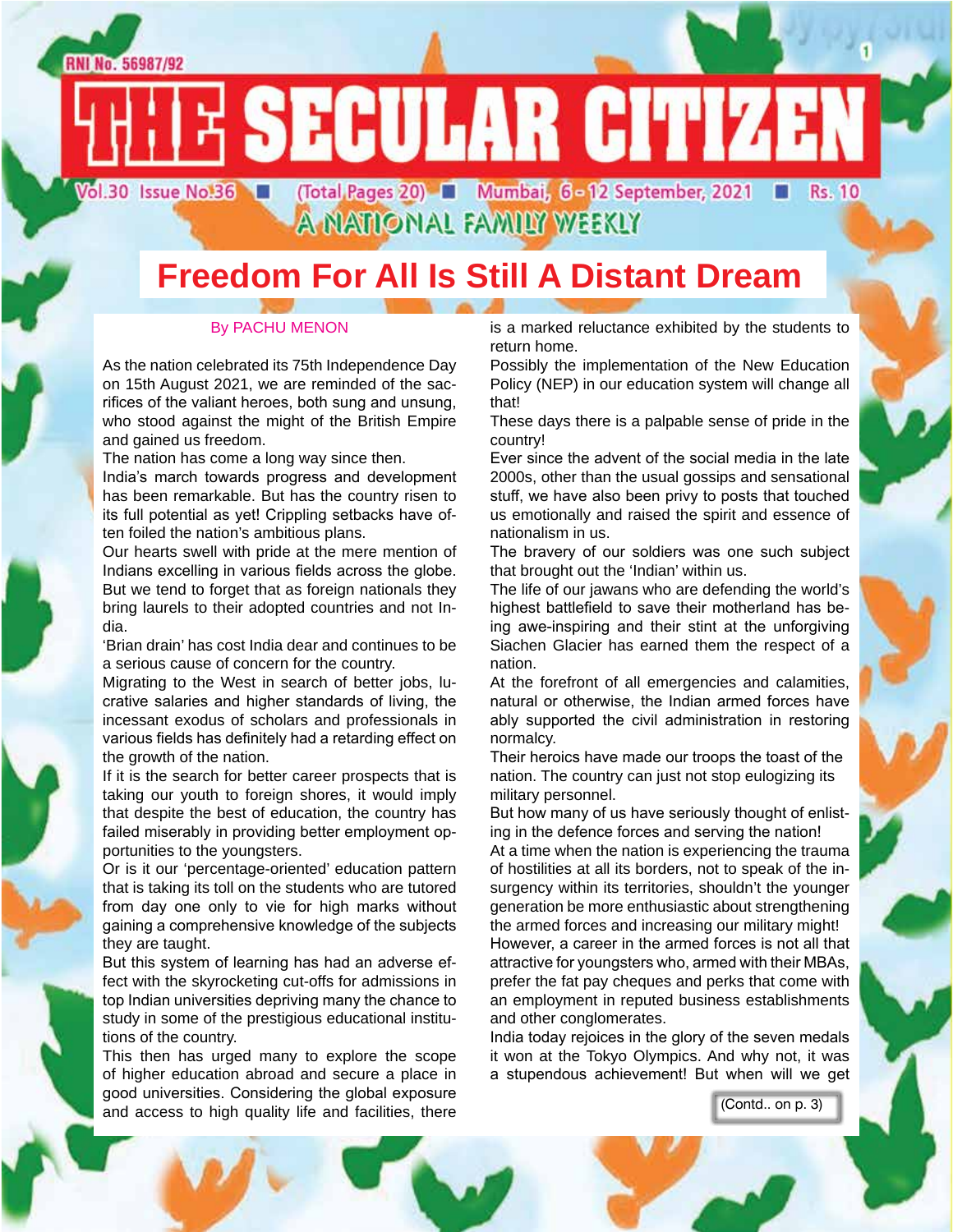#### **A Game Changer for India?**

The Olympic Games held in Japan – the Land of the Rising Sun was indeed a game changer for Indian sports. Not only the glory of Indian Hockey revived, it also saw a resurgent team display exemplary hunger for excellence and commitment in a true team spirit. It also ended up with a medal after decades of disappointments and heartbreaks. With repeated failures, the game which galvanized the nation once upon a time lost its flavor among the Indian people. Not only that, the women hockey team almost got another medal for the country. Though they did not win a medal, surely they won the hearts of millions of their countrymen. With these twin achievements, Indian hockey has certainly taken this sport to a new high. With just three years to go, the teams will have to set their eyes on their 'goals' in 2023.

Apart from hockey the Indian contingent gave a good account of themselves. All the athletes gave their best. While some succeeded and won medals including gold, others despite their efforts could not make the mark. They would have come back wiser with the experience they gained in Tokyo. Undoubtedly, Niraj Chopra from Haryana did India proud with the first gold in the field of athletics. He rightly deserved the adulation that is being so generously showered on him. The Prime Minister did well to interact with the Indian contingent before their departure and thereafter on regular basis during the games. While he congratulated the winners, he also spoke to the losers and encouraged them to do better in future. The President of India and the PM felicitated the winners which must have gladdened their hearts. Of course the State governments also did their bit and declared handsome financial packages for the winners.

Now that the dust has settled down on the euphoria it is time to sit down and chalk out a strategy to prepare the aspirants for the next Olympic Games in Paris in about three years. The time is short and whatever needs to be done has to be on a war footing. There were some shortcom-

# **VIEWS on NEWS**

ings in Tokyo which need special attention. Odisha has taken the lead by declaring that they will build some 80 indoor stadia to enable the hopefuls to prepare right away. Other states also need to set up such facilities. Hostels also should be built with modern facilities so that the players get the best to enable them to concentrate on their respective disciplines. Actually, Government of India should have taken the lead and draw a road map on how best to get the infrastructure ready which should match international standards.

As one sports commentator said, India should concentrate on those sports which offer 'multiple' medals such as swimming, shooting, running etc. where the chances of getting medals are more. The point that he made was, in team events say like football, you train at least 20 to 25 players while the medals are only three. In swimming there may be dozens of medals at stake. There is merit in this line of reasoning. If 20 or 25 swimmers are trained in different disciplines the chances of getting medals are more. The authorities and the federations should think on these lines and plan their roadmap. With the success of the 2020 Olympic contingent, there is added interest among the youth of the country and that needs to be taken forward. With facilities within reasonable distance more and more sportspersons will be encouraged to give it a try. Transport facilities also [from home to the sports venues] must be addressed. The female weight lifter said she had to rely on the truck drivers to give her a lift day in and day out. Not all sportspersons will undergo such hardships. Even reasonable care has to be taken at the Olympics village. Aditi who was competing in the Golf discipline had to get up at 3.00 a.m. to reach the venue after travelling for an hour and a half. She missed a medal by a whisker. A shooter's gun failed to operate at a very crucial moment. Who is to be blamed for this?

A new beginning needs to be made in sports administration of this country.



The administrators need to take care of interest of the sportspersons. Over the years the sportspersons have receiving a raw deal. Food and nutrition are two important factors apart from world class equipments and grounds. If these are found to be substandard the people of this country will not forgive those in charge. The PM needs to give a pep talk to the aspirants and the administrators once in a while and the high profile sports minister needs to keep regular interaction with all the stakeholders. In the past the Indian public hardly bothered about the Olympic performance but this time the expectations were high and therefore the performance of each participant was closely watched with bated breath. Finally, the name of Khel Ratna was abruptly changed to honour Major Dhyan Chand the hockey legend. While all Indians respect and honour him, his contribution was restricted to just one discipline – hockey. So long as there was no politics, it is fine but the general perception is quite different. The PM should make a policy decision not to name any sport or any other award after any politician more so if he is living. To prove that there was no politics in Khel Ratna, ideally he should also have renamed Gujarat Cricket stadium after one of the past Cricket legends.

#### **Gubernatorial prerogative**

\*\*\*\*\*

The MVA government of Maharashtra had sent a list of twelve names to be nominated to the Legislative Council in the State of Maharashtra some ten months back. As per the normal practice the names recommended by the cabinet have to be approved by the Governor of the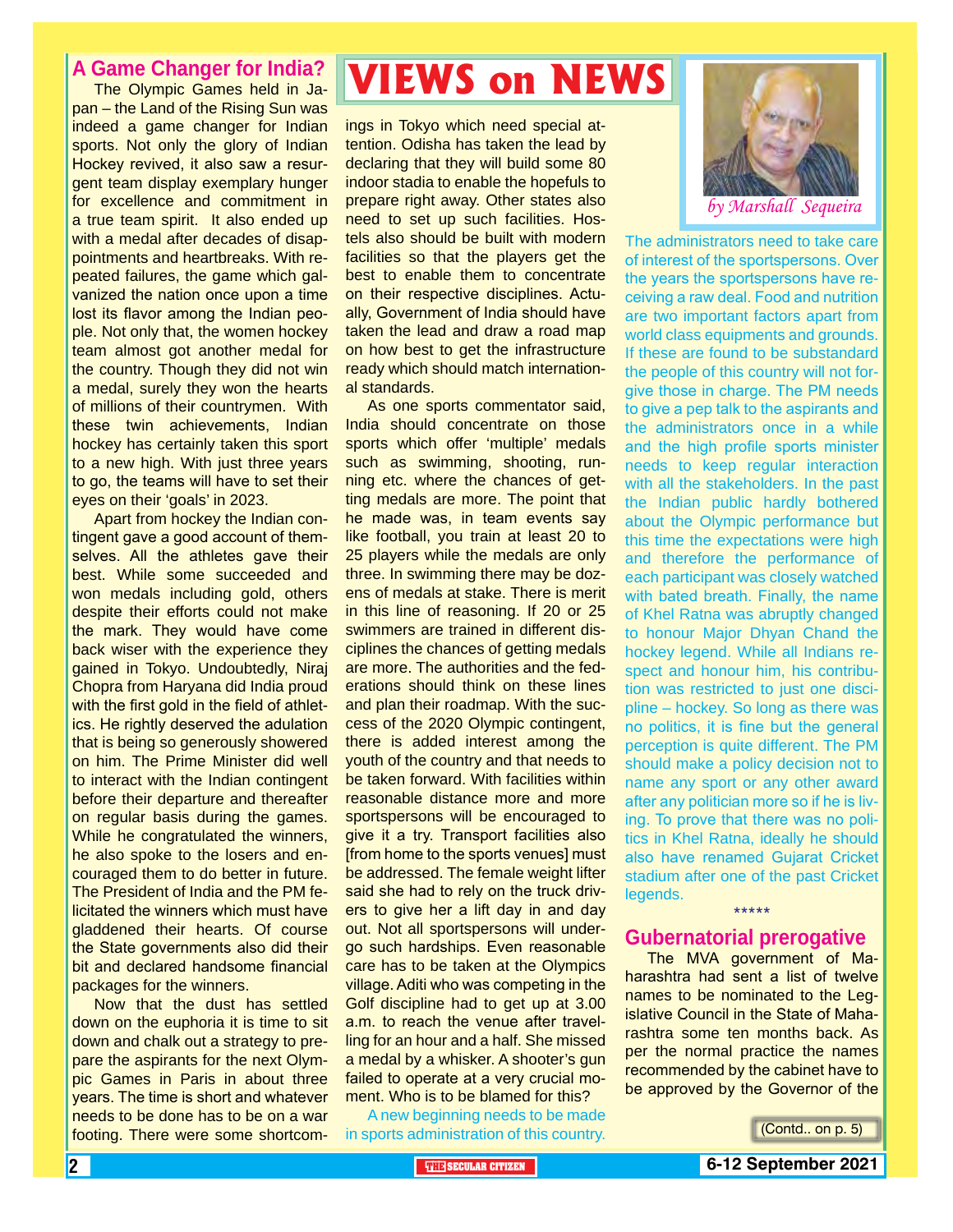

Our bank account details for Fund Transfer : Account Name: The Secular Citizen, Current Account No. 03552000006744, Bank: HDFC Bank, Branch : CST - Mumbai VT, ISFC code: HDFC0000355

(Contd.. from p. 1)

over our mentality of settling for the second or third-best when aiming for nothing less than a top-spot should have been the objective!

For a nation of 1.39 billion, it is not the spotting of potential talents that has been the impeding factor but the lack of sporting infrastructure and facilities which have denied it excellence in the global arena of sports.

Neeraj Chopra's Gold in Javelin throw at Tokyo is no doubt a shot in the arm for Indian sports, but it will require a sustained effort by the administration to produce more of his kind.

Gender-bias is very much by Pachu Menon rampant in the society even

today despite efforts to do away with the malaise.

The mindset problem when it comes to equal service opportunities for men and women has been that dissuading factor which has time and again come to the fore epitomizing the hesitation shown by the more dominant male-society in accepting women as equals.

For that matter, how safe are our women in our country! In spite of the most stringent of laws against rapes and other heinous crimes, atrocities against women continue to shock the nation.

Acclaimed as the world's fastest growing economy, the saga of economic development in Indiahas not been all that encouraging considering the remarkable contributions from a broad variety of sectors, industries and companies.

The alleviation of poverty,for instance,has been the most challeng-

> ing task for successive governments.

The Indian flag is the symbol of the country's freedom, the hopes and aspirations of its people. Ironically though, the tricolour seems to assume all the more significance for imby Pachu Menon poverished women and chil-<br>poverished women and children selling them on streets

and at traffic signals on Independence Day or Republic Day, year after year. Apparently their daily sustenance, at least on these days, is dependent on the patriotic fervour that they are able to raise in the people through the national flags and mementos they sell them!

Even after 74 years of the so-called freedom that we are enjoying, would it be wrong to say that India is still grappling with issues and challenges which were ominously present even in the pre-independence era!

Besides the issues of poverty and unemployment, the COVID-pandemic has sufficiently highlighted the nation's unpreparedness to handle catastrophes of this nature. The challenges confronting the healthcare system in the country need to be dealt with in a timely manner and efficiently.

Considering that discrimination on the basis of religion, caste and ethnic identity continue to be the bane of the country, Prime Minister Narendra Modi has rightly opined that without removing the poison of social divisions and disharmony, and further strengthening the spirit of oneness and human empowerment, freedom cannot be a reality for all in our coun-

#### **FULLE SECULAR CITIZEN**

News items, Articles, Stories, Opinions, interviews, Poems, etc. may be sent in -

on WhatsApp: +91 9820485389

Via Email:

secular@sezariworld.com news@sezariworld.com seculardivo@gmail.com

by Post **The Secular Citizen**

99, Perin Nariman Street, 1st Floor, Fort, Mumbai 400001

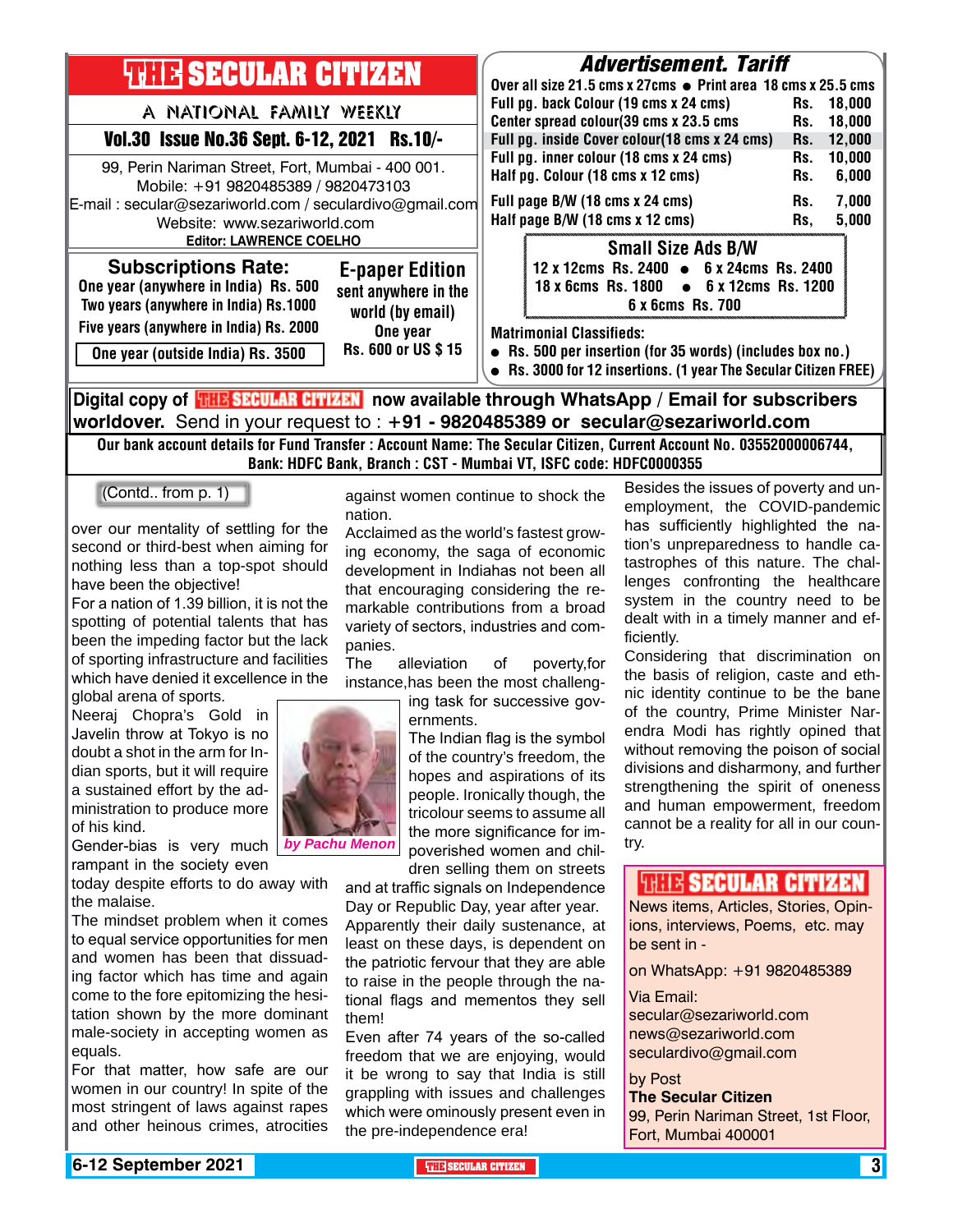# **Teachers, You Are Precious To Us!**

ovid 19, or otherwise, whether<br>schools remain closed yet for<br>another year or remain open,<br>all of us. especially the young stuschools remain closed yet for another year or remain open, all of us, especially the young students who have experienced the loving care and affection of their teachers for years together. will specially think of them on Teachers' Day, celebrated annually on September 5, a day set aside to express our gratitude to teachers for making us what we are today to a great extent, The day provides all of us, whether we are students or parents or have even become teachers

today, a unique opportunity to appreciate our teachers and tell them that *they are precious to us, and that we shall never forget them in our lives.*

Our country always held teachers in very high esteem. *Mahabharata* has many classic examples of this. Acharya (the royal teacher) was always considered an integral part of

the royal household. His advice was sought before the king took any important decision, and his word often prevailed over others. No one ordinarily questioned his moral authority.

Rabindranath Tagore was affectionately called *Gurudev* by his disciples, and sure Tagore liked it. Even today, in many circles he is referred to as *Gurudev,* and not so much as a great writer, which he was by any standard.

 Dr Radhakrishnan, one of the most erudite Presidents our country has had, preferred to be known as a teacher than as the President of the country, and the country today pays him the greatest tribute by celebrating his birthday as the Teachers' Day!

For sure, today we do not have teachers of the calibre of Rabindranath Tagore or Dr Radhakrishnan. Yet, I have no hesitation to say that teaching remains one of the noblest of all professions that I can think of even today. In fact, I would not refer to 'teaching' as a profession, just as I would not refer to 'parenting' as a profession. For me, teaching is, and will continue to be, the very extension of the mission of parenting!

A few years ago, I was asked to give an orientation programme for the teachers of a nearby school. As I wasn't used to prgrammes of that nature, I did a lot of homework to do justice to the task. In the course of the preparation, I came across many stories and anecdotes, two of which have specially impressed me, which I am sharing with you.

It was the last day of the year for

the first graders; and the teacher gave her class a special assignment — she knew her little ones were fond of drawing and so she asked them to draw a picture of something/someone they are especially grateful. In no time everyone completed their assignment —

one subtler than the other. One drew a picture of a tree, someone else a cow, and still another a tap from which water was flowing. But the teacher and the class was quite puzzled by little Edward's drawing. He had simply drawn a hand!

 Most children tried to give their interpretations to Edward's sketch. It must be God's hand that blesses us every day, one said. Another said that it was the farmer's hand that provides us food. Someone else said it must be the hand of the traffic policeman who daily helps them cross the road.

Finally, it was Edward's turn to interpret his drawing. He quietly got up, looked at the teacher intently and said: "Teacher, it is your hand; over the past one year, you have given me much more than anyone else. I'm thankful to you."

I too can say with confidence that this is my story, too, and with young Edward and thousands of others all over the country, I would say: "Teacher/Teachers, it is your hand; you have given me, possibly with the exception of my mother, much more than anyone else in the world. I am at a loss for words to thank you!"

 Here is yet another anecdote from the life of the great sculptor Michelangelo. Michelangelo was once visiting a building site, when he came across a very odd-shaped, rough-edged block of marble.

"What are you doing with this piece of marble?" he asked the builder.

"Nothing," the builder said. "It is useless!"

"No, it's not useless," the great sculptor replied. "Please send it to my studio. *There's an angel imprisoned in this block of marble that I must set free!"*

What Michelangelo said is very true of every committed teacher whose mission and challenge in life is to free the beautiful angel imprisoned in every student who comes to him/her.

I remember once asking a group of teachers as to what they consider teaching to be — a profession or a mission. This is what they told me, or at least the gist of what they told me: *"Teaching is primarily a mission and a commitment! Moulding the mind of a child is a noble mission. We deal with human beings, and no two individuals are the same. We have to handle each of our students with the utmost care. Fragile, handle with care is the norm here.* A teacher should be able to discipline his/her student with love and understanding, always helping the student to discover the hidden talents within, and develop them."

Beautiful words befitting millions of our teachers, all over the world, who are engaged in the noble mission of setting free the imprisoned angel in every student of theirs. Keep it up, dear teachers; the nation and all of us are really proud of you!

*Fr Alfonso Elengikal of the Society of St Paul is the Chief Editor of the national Youth Magazine The Teenager Today. He is the author of four bestselling books: You Can Make a Difference, You Are Destined for the Skies, Let the Real You Stand Up and Discover the Hero within You.*



*Elengikal*

4 **THE SECULAR CITIZEN 6-12 September 2021**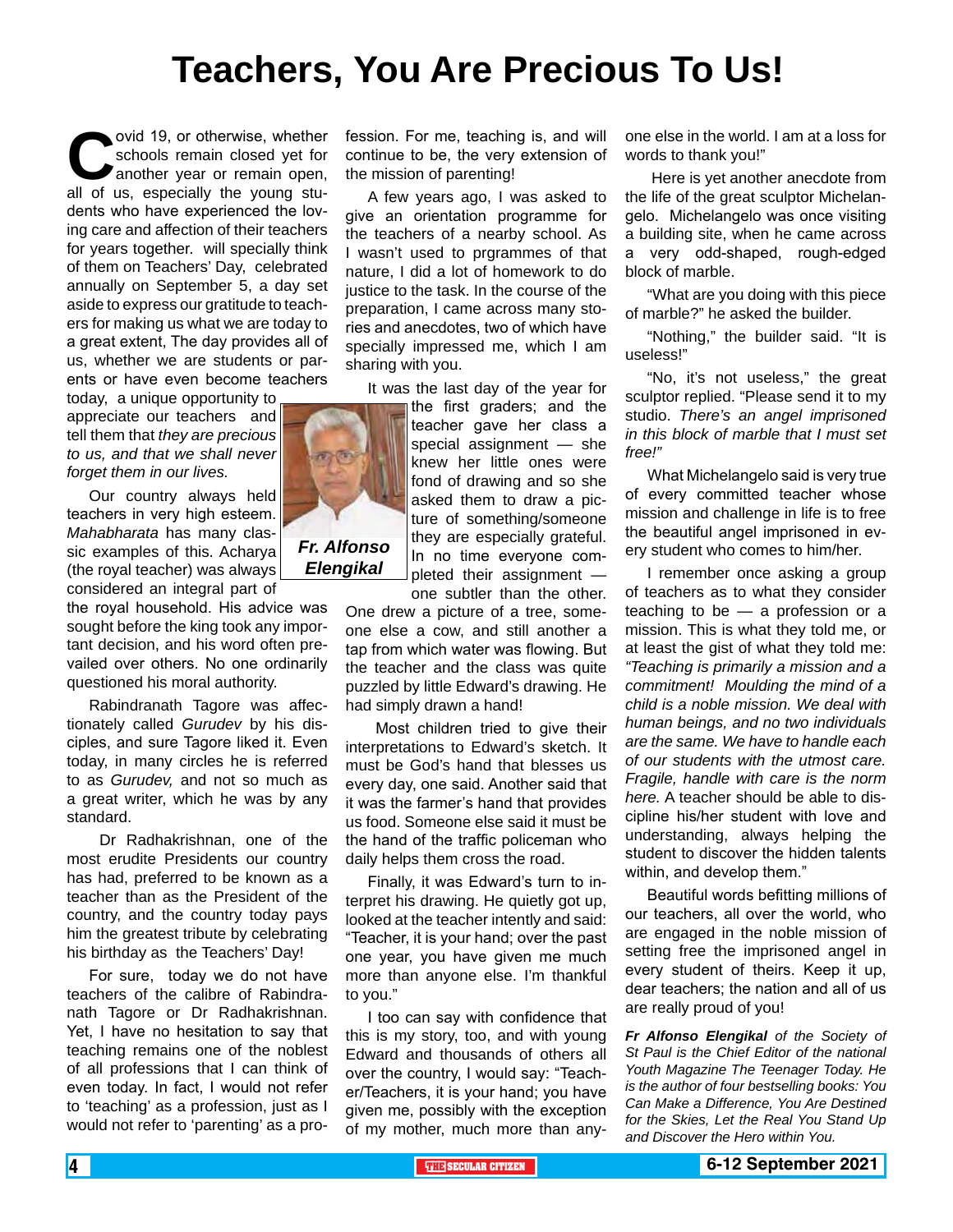

### **AFGHANISTAN ABANDONED!**

The situation in Afghanistan is really scary and the future seems dark. America is withdrawing from Afghanistan after 20 odd years. The question is, what did they achieve? Did they hope to end terrorism in the world? What has changed in Afghanistan during this period? Little did they understand that all this while, the Taliban had been regrouping themselves and now when the opportunity arose, they grasped the moment.

The Western world seems to have abandoned Afghanistan. The withdrawal of American troops from Afghanistan has thrown up new war games with the dominance from the East. The meeting between China & the Taliban in Afghanistan some time back, makes for disturbing reading. China is taking utmost advantage of the situation and with Pakistan a willing ally, evil designs are taking over.

We were already surrounded by hostile neighbours and now the situation seems to be getting worse with the Taliban taking over Afghanistan. It would be in India's interests to make the right diplomatic moves to ensure the safety and integrity of our nation.

> *—Melville X. D'Souza Mumbai*

### **A MAN OF GOD**

 I was shocked and deeply saddened at the news of the demise of Monsignor Benny Aquiar on the 26th August, 2021. He was the former Editor of The Examiner a Catholic Newsweekly and having laboured 71 years of his Priestly Ministry in the Lord's Vineyard and also having completed 95 years of his age.

The first point that strikes me about him that he was a loving priest and calm as well soft spoken and reached out to help the poor and well as the needy. His Priestly mission truly made him a caring Shepherd to his flock, his motto was "Truth and the Love of God and Neighbour". He emphasised the importance of reaching out in love and was ever so faithful to his work. He did full justice to his

#### (Contd.. from p. 2)

State. In normal circumstances the list is cleared as a matter of routine unless of course the recommended names are not qualified to be so nominated. Of course, the Governor also exercises due diligence when he considers those recommendations. It is his or her prerogative to take a call but call he must take.

The Constitution, which is one of the most comprehensive ones, did not foresee any problem in the Governor clearing the names in a reasonable time. Of course, when the constitution was framed, only eminent people [not leaning towards any political party] were supposed to be appointed to that coveted post. That was the spirit of this provision. No time limit was stipulated for a Governor to take a decision. Only decades later, such appointments saw discarded politicians being accommodated as Governors. The spirit of that provision is being violated with only political figures being appointed as Governors. Generally when a sitting CM is to be replaced, the incumbent CM is packed off as Governor by the party in power. At times, someone is appointed as Governor in a State ruled

vocation as Priest under that stern exterior was a Heart of Gold. Many will carry vivid memories of his dynamism.

As a true Man of God. His hardwork his self sacrifice, his generous help to the poor and needy during his ministry in the Archdiocese and various parishes will not go unrewarded.

The Archdiocese has truly lost a "GEM" TO fill his place will be truly difficult and it wll take a long time to do so.

"Oh Happy Soul be thankful now, and rest, Heaven is a godly land And God is love, and those he loves are Blest."

May God grant him every Blessings which he richly deserves and grant eternal Peace and Joy.

#### *— John Andres Lobo, Dadar*

by an opposition party only to take on that party and create hurdles. This is become the new norm of late and we see running battles between CMs and Governors in opposition ruled states. Governors are supposed to be bipartisan but sadly it is not so.

For months the Maharashtra Governor has not take a decision on the names recommended by the government despite repeated reminders. It is rather shameful that politics should be played even in such trivial matters. Ultimately, the mater went to the court but since the judiciary cannot dictate terms to a Governor, it only 'hoped' that the Governor will take a decision in a reasonable time – something that is not precisely defined anywhere. Still the matter is not sorted out which is disrespect to the advice of the learned court. The President ought to have stepped in. It is time for the Union government to revisit and stipulate a time limit of say three months after which the names will be deemed to have been approved. The Modi government will not do that as it is the BJP policy to keep the friction between opposition CMs and Governors simmering. That is their definition of 'good governance'.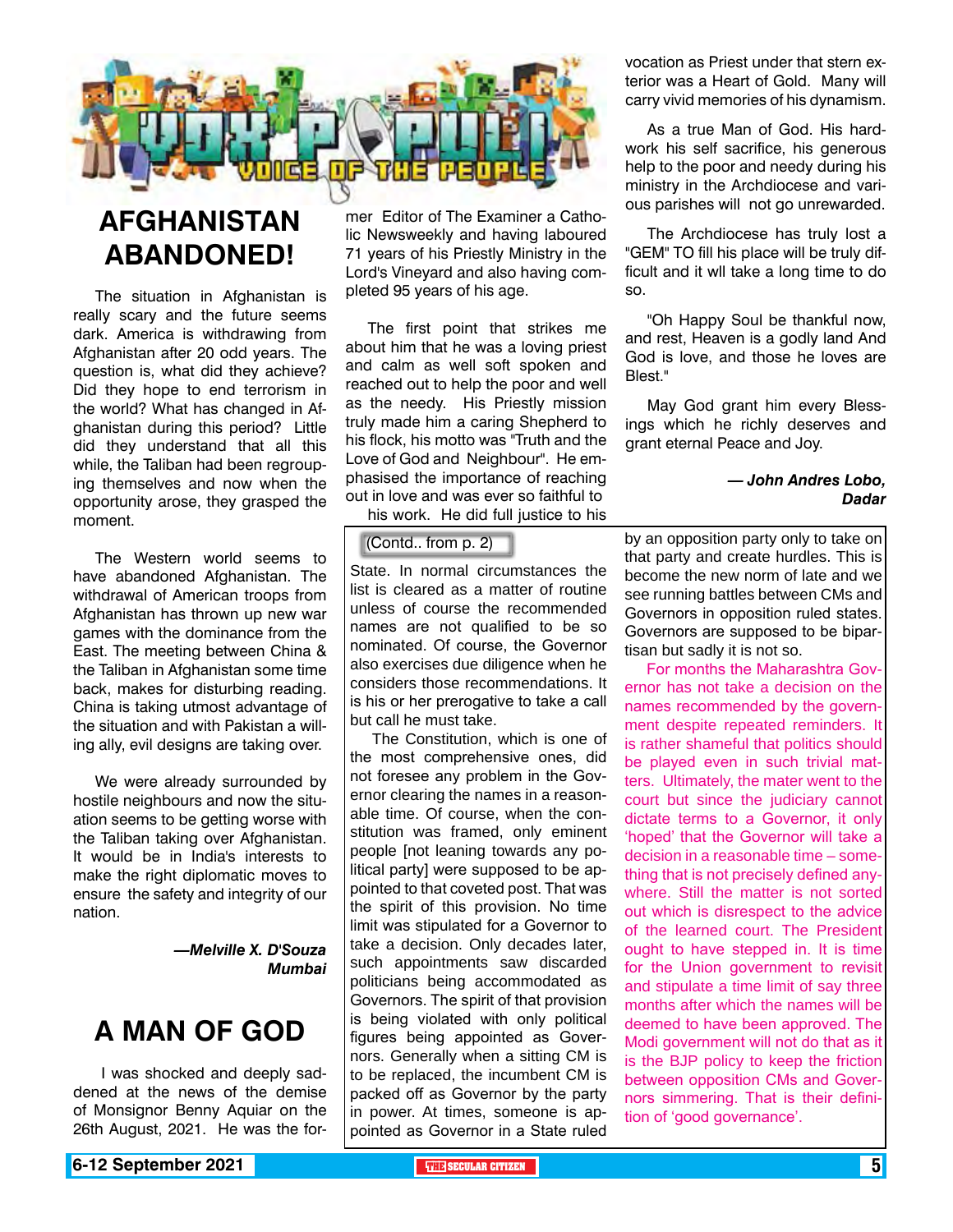# **Covid Carry Civic Care**

**If you are caring for yourself or a loved one at home, how can you keep everyone safe? Who should be cared for at home? How to prevent COVID-19 infection in other family members? What red flags should you look for that tell you it is time to contact the health care provider**?

**With Covid19** in its second and third avatar, the key behind Garbage segregation has taken a back seat and there is more to follow. The restrictions on plastic are also slowly being forgotten and we shops show little respect to government orders on ban on plastics. Apparently, our civic body did crack the whip last year for a few months though that was on single-use plastics and not garbage segregation. Does this mean that a ban on single use plastics was an unpopular decision which could overturn Governments? It just goes to show how effective our civic agencies have become when it comes to implementing the law.

There is after all an outright ban on

plastics and yet here we have the Corporation openly stating that it decided to be lenient on the matter. Which brings us back to segregation at source. With 58 per cent non-compliance, it clearly indicates that *Subramaniam*the majority in the city are not

in favour of segregation. It does not show our leaders and administrators in a good light. And as for the citizenry, if this is how they can behave in a metropolis that claims to be modern, inclusive, and enlightened in outlook, then it is a very sad state of affairs. Posterity will judge us very harshly indeed. But we guess this does not concern the violators all that much.

So the first scenario is when the health system is stretched. This happens when, for example, there is a sudden increase or surge in cases in the community, as we are seeing right now in many countries, and the bed capacity within the hospital is almost full or is full. It means that there are hardly any beds left. In this case, what the doctors may do is they might see a patient and give them the treatment and advice and then discharge them to be taken care of at home.

The second scenario, which is the ideal scenario, is when patients test positive, however, they don't have any symptoms or they have very mild symptoms and they don't have any underlying diseases like cardiovascular disease or chronic lung disease and they're not elderly. So these people can be taken care of at home. However, they must, importantly, first contact their health care provider for real time advice.

> The first and important point is that the person, the patient should stay in a separate room. If this is not possible, then they should have a designated part of the home and their movements around the house should be limited. Also,

there should be one meter, at least one meter distance between them and anyone else. Secondly, it's critical to have good ventilation in that patient's room and any shared spaces. So this means to really have fresh, clean air coming through as much as possible.

And this can be done just by opening the windows. Unfortunately, though, it obviously needs to be safe to do so. Thirdly, there should only be one person who is the caregiver for that patient and that caregiver should have no underlying condition. Fourthly, whenever patients receive care, they should wear a medical mask, as should the caregiver. And as soon

as the caregiver leaves the room, they need to make sure to wash their hands. Also, the patients should have their own designated or personalized, if you want to call it that, dishes and cups, towels and bed linens.

And these can be washed with soap and water at least once a day. Also importantly, any frequently touched surfaces by the patient have to be cleaned and disinfected every day and any waste generated from that patient should be packed safely. And finally, unfortunately, there should be no visitors allowed during the time that the patient is ill. When caring for patients at home, it is important to monitor the condition regularly. Ideally, this should be at least once a day for any signs and symptoms, complications or red flags, as you call them. And the important point here to note is that the flags can vary slightly depending on the age. So for adults, these include the adults complaining of lightheartedness. They could be having shortness of breath, heavy breathing, complaining of chest pains, looking dehydrated.

For children, it can often be them suddenly appearing confused, being off their food, having blue lips or face. And infants, or also known as babies, an inability for them to breastfeed. So in any of these cases, urgent care needs to be seen. While at home, some patients may be asked to measure the oxygen saturation with a pulse oximetry. This is a medical device that monitors the blood oxygen level.

It is a very useful device. However, it is important that the user has clear instructions on how to use it and also to know what is an abnormal reading or a normal measure. And when this happens, importantly, they need to urgently call their health care provider. The main aspect of Covid19 care is civic hygiene. This was practically witnessed in the satellite city Navi Mumbai showed grit and determination with cleanliness measures, which earned the city the right to become the number one city for cleanliness. Cleanliness is next to godliness and that is proved right during covid19 care.

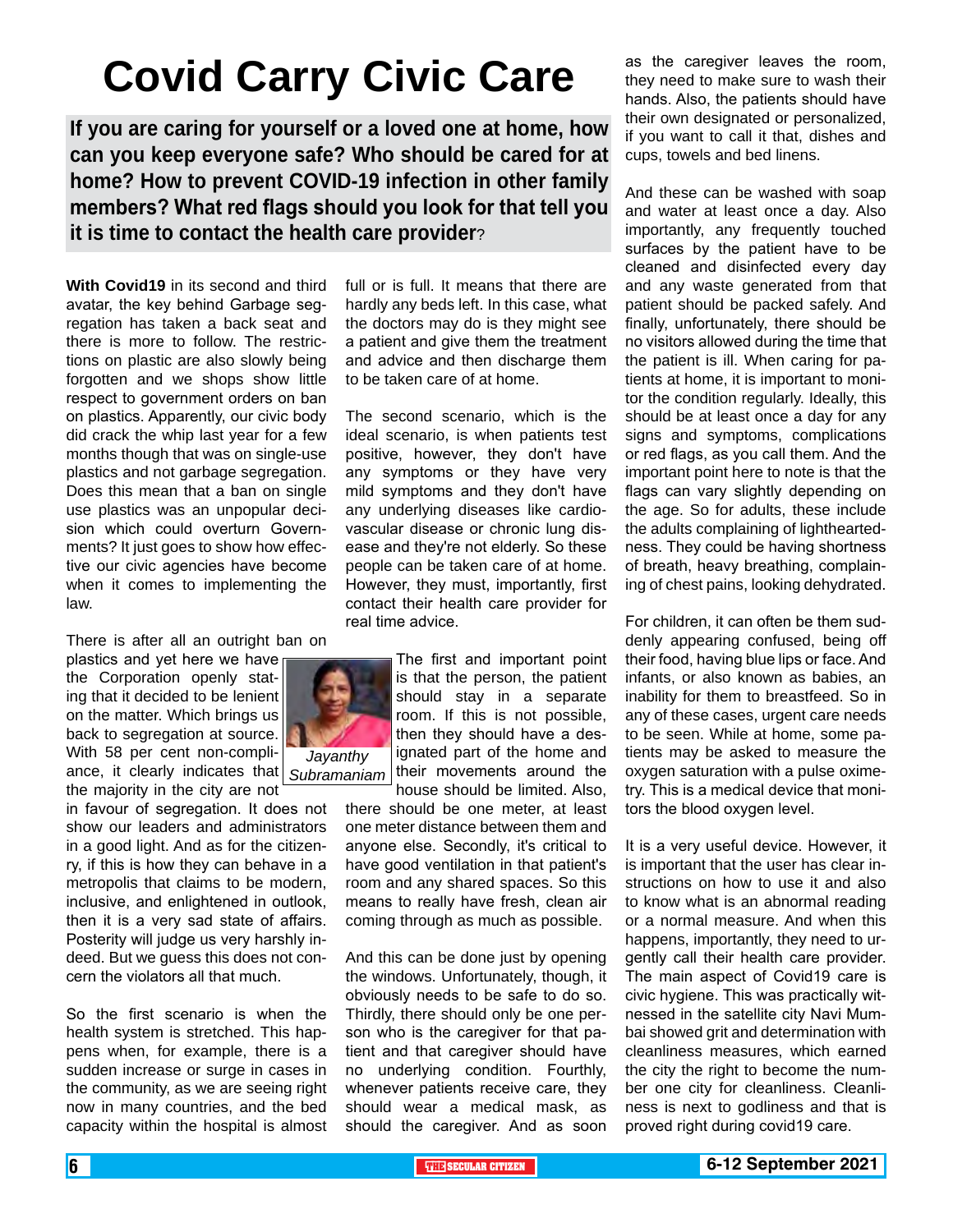# **Capuchin Fr.Alfred Roche for sainthood from Udupi**



dupi diocese, with Vatican au-<br>thority, declared late Rev Fr. Al-<br>fred Roche (Jan 3, 1924 – Dec<br>31, 1996) a 'Servant of God' (SG) at a thority, declared late Rev Fr. Alfred Roche (Jan 3, 1924 – Dec solemn mass on Sunday, August 15, 2021, a capuchin priest long based in Brahmavar, and local areas. Udupi Bishop Rev Dr Gerald Isaac Lobo, officiated at the rituals at Holy Family Parish, Brahmavar, assisted by leading Capuchins of the province and several priests. There was a good attendance of nuns and enthusiastic lay parishoners at the ceremony following strict Covid protocols. The grave in the parish was decorated and blessed where many paid their tribute with devotion. Many Kanara origin Konkani catholics show their joy on this occasion in many parts of the world.

'Servant of God' (SG) Fr, Alfred

Roche is seen by all as a wonderful saintly priestly, filled with human qualities and good works for the people in the region, which have been remembered from time to time by the Capuchin congregation

alive. The bishop and all the various speakers at the cer-

emony expressed the fitting qualities of SG Fr.Alfred to be a candidate for sainthood. He is also the first from the community of Udupi to receive this honour and it is hoped that the complicated and time consuming process first locally and then in the Vatican will come to fruition as quickly as possible by the grace of God. In Kanara, SG Fr. Alfred is the second candidate after SG Mgr Raymond F C Mascarenhas was declared 'Servant God' in 2008,

the first from the Karnataka Konkani catholics, his cause has completed it's local investigations and the matter is under investigations at the Vatican. In the case of SG Fr.Alfred, the bishops of Karnataka and all concerned, gladly approved the cause.

 Very shortly the actual process will officially commence once all the details are sorted out and officials for the various commissions and so on will be put in place. Tremendous amounts of information and material evidence needs to be gathered, investigated and systematically documented under the Postulator of the cause. It is fortunate that several facts are known to local people as much of life was spent here, his grave is well preserved here. Let us look at a few life details of the this saintly priest and now officially

> 'Servant of God' the first step towards sainthood :

and people of Kanara and kept *by Ivan Saldanha- part* of St Peter's Church Bark-**Early Life :** April 3, 1924: Born Peter John Roche Moodahadu Kudru, a small island near Barkur in South Kanara is

**Shet** uru- Son of Isaac Roche and Carmine Monteiro. April 12,

1924: Baptized at St. Peter's Church, Barkur. Feb 3, 1944: Vested at Monte Mariano, Farangipet, in the diocese of Mangalore with the new name 'Alfred', April 11, 1945: First Profession.

**Priestly Progress :** April 11, 1949: Final Profession at St. Anthony's Friary, Quilon, Kerala. Theological Studies: at Amalarshram, Trichy, Tamilnadu, and at St. Joseph's Firary, Kotagiri, Nilgiris, Tamil Nadu. April 11, 1952: Sacerdotal Ordination at St. Joseph's friary, Kotagiri, Nilgiris, Tamilnadu. • April 14, 1952: was appointed the vicenovice master at Monte Mariano, Farangipet. April 6, 1956: was appointed the parish priest of the Holy Family Church at Brahmavar in the diocese of Mangalore (presently the diocese of Udupi). Fr. Alfred Roche was the first Capuchin to work in this parish. July 18, 1972: He was transferred to St. Ann's Church Binaga in the diocese of Belgaum (today diocese of Karwar) as the parish priest. April 30, 1975: He took charge of St. Joseph's Parish at Lower Kasarkod, in the diocese of Belgaum (today diocese of Karwar). In June 1981 he was transferred to the novitiate fraternity at Monte Mariano, Farangipet as the superior (guardian) where he rendered his service for six years with his exemplary life. • June 1, 1987: once again he was transferred to Lower Kasarkod as the parish priest of St. Joseph's Church and the superior (guardian) of St. Joseph's Friary.

**Sun set :** In 1994, as a retired friar, Fr. Alfred was transferred to Holy Family Friary brahmavar. Dec 31, 1996: At 5.30 am came the final call from above at Fr. Muller's Hospital, Mangalore through a cardiac attack. Jan. 1, 1997: The Funeral Mass was celebrated in the Holy Family Church, Brahmavar. It was officiated by his Lordship Aloysius D'Souza, the Bishop of Mangalore, along with Rev. Fr. Vincent Furtado OFM Cap, the Provincial Minister, and many priests and religious along with thousands of lay people from all walks of life coming from far and near. Owing to the special request of the faithful of Holy Family Church, Brahmavar, the provincial definitory granted the permission to have the body of Fr. Alfred Roche to be buried in the Parish Cemetery of Holy Family Church, Brahmavar where he had served for 18 years. His tomb is now visited by many, and he is now a saint in the making in this holy land of Kanara, there are high hopes that the cause will successfully come to fruition as per God's will.

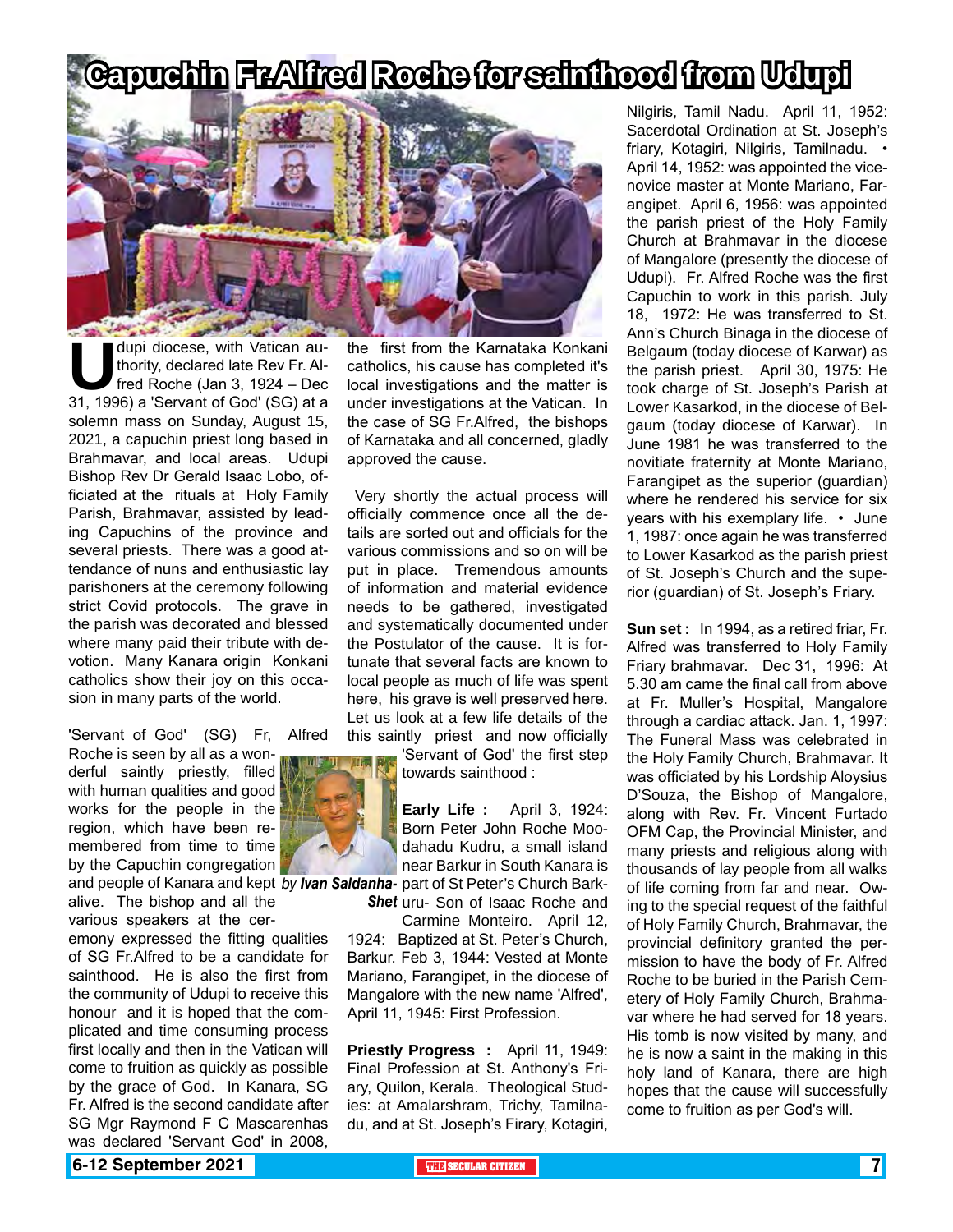

#### *by Don Aguiar.*

If thas escaped no one what has hap-<br>pened in the weeks past, and what<br>I am talking about is Afghanistan.<br>The government which was propped t has escaped no one what has happened in the weeks past, and what I am talking about is Afghanistan. up by the Western powers was toppled in less than 2 weeks, and what was supposed to be a 300,000-strong army turned out to be an apparent illusion.

In the end, it came down to this. On the day we Indians celebrated the 74th anniversary of the end of foreign rule, the proud and patriotic people of another country in our South Asian region finally ended the "forever war" waged by a mighty foreign power, and also ended the corrupt and inept rule of a puppet government propped up by that superpower. The so-called 'Afghan Army', to which the US gave fancy weapons, simply surrendered to the Taliban's guerrilla warriors without a semblance of a fight.

As per the Biden administration agreement with the Taliban they would vacate by 11 September 2021, and in that time had to get Ashraf Ghani to resign and form a National Government with the Taliban as main partner. Since Ashraf Ghani refused to resign, the Americans changed the deadline to 31 August 2021 to teach him a lesson and suddenly and quietly pulled out almost 25 days before the fresh deadline, leaving behind their sophisticated weapons. Seeing this the Afghan president Ashraf Ghani-

too quietly decided toflee the country immediatelycreating an Afghan leadership crises and chaos everywhere leaving it open for the Taliban.

While the US must answer questions on its sudden withdrawal from Afghanistan and the strategy, or the lack of it, behind it, there are questions that the Afghan President, National Defence and Security Forces must answer.

What is also being alleged is that though the US spent a massive 88.3 billion \$ over 10 years, systems of checks and balances were poor. On paper, the Afghan National Forces had 7 Corps but, on the ground, several hundred troops were only on paper. There are reports that weapons and loyalties changed hands as the Taliban advanced. Some poorly paid soldiers with subpar leadership and torn loyalties took off their uniforms and switched sides.

Multiple reasons are being offered for the debacle of the Afghan Army -- from corruption to poor leadership. If women in Afghanistan are coming out on the streetsto resist and several journalists and activists have spoken up demanding rightsprotesting against the Taliban today, if men are fighting for the honour of Afghanistan's flag today and if the Northern Alliance in this now-or-never fight is emerging as a force of resistance now, why was the Afghans not united in taking on the Taliban?

**Neither the lethal power of weapons, nor the economic power of their supplier, guarantees victory in a war. The Taliban had no air force and no regular army. Yet, they emerged victorious against both America and its stooge in Kabul. Why? Because their fighters got the Afghans to have the belief and faith in their struggle.**

**Has reality dawned on the Afghans that sharia lawwill be enforced bythe Taliban leading to their FALL OF FREEDOM,have now started uniting themself against the Taliban?** 

However, just because the Taliban have gained power does not mean they have already gained complete legitimacy in the eyes of the Afghans or the international community. The world has not forgotten their many atrocities, committed under the influence of a fanatical and extremist interpretation of Islam.

Afghanistan is at a crossroads once again. The West appears to have lost the battle in the mind; the people are fighting for their survival and way of life. Afghan officials of the earlier dispensation say it took close to 10 billion dollars a year to run the government. Afghanistan was able to generate two billion dollars on its own and the rest came from the West. The women hope the US, Europe and the democratic world will put pressure on the Taliban to ensure an inclusive government giving women their rights in return for foreign aid. All eyes are on the Taliban. Is the Taliban 2.0 any different from the 1996-2001 government? The Afghans fleeing the country say there is no difference, but the world is watching.

**What is now more dangerous than Afghanistan...?The catastrophic Afghanistan move by Biden has left the Pakistan Deep State stronger and more dangerous, enabled by Washington's funds and ammunition.**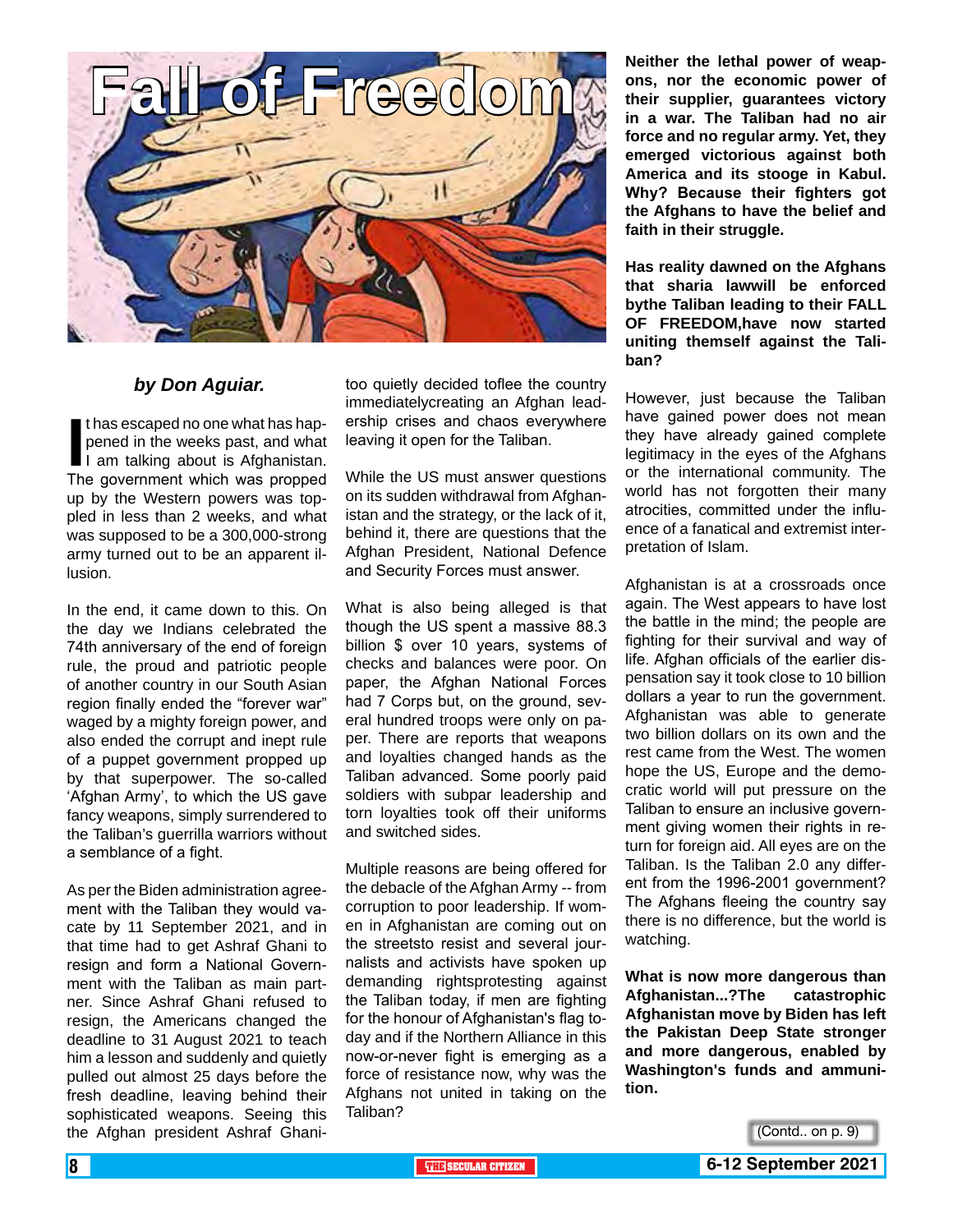Whatever form of government emerges in Afghanistan, it cannot be good news for India. Surrounded by a hostile Pakistan, a belligerent China and yet an unsure Iran, India has to remain vigilant to the developing situation. From past experience with Taliban there is always a clear and present danger to Indian interest in the region. If and when interest of Pakistan, Taliban-led Afghanistan, and China and to some extent Iran converge and unite to forge another QUAD, it could pose a threat right at India's doorstep.

Afghanistan is a wakeup call on dangers of playing excessive religious politics. The return of Taliban is an occasion for India to strongly assert modern democratic values at all levels of society, not double back into copycat medieval religious wars.

The fall of Kabul puts India at a severe disadvantage, Is New Delhi better prepared for Taliban 2.0? Pakistan has long been blamed of providing the group with logistics, arms and medical aid, has gained the most from the ongoing crises. As Pakistan's strategic interest in Afghan is to counter Indian influence and mitigate spill over into their country. **Experts are saying that Al Qaeda and Daesh have reached some areas in Afghanistan. ISI is an enemy of India. ISI controls Taliban and uses it like a puppet. Now consider where India fits in.**

Perhaps the West, need to learn in the NOT to impose their so-called values of freedom down other people's throats or at least, they should be less naive about the values and traditions of other countries.

There are many losers in the 20-year or so engagement with Afghanistan, not least the civil population but also the dead and wounded from the war and many around the world now have to ask themselves: "Was it worth it?" Bush's war on terror and "either you are with us or against us" has led nowhere, and we don't seem to be much safer now than 20 years ago, frankly.

## (Contd.. from p. 8) **The Holy Infant - Queen, Mary ...**

In the beautiful decorated Cradle You lie with an enchanting smile! Holy Infant-Queen, Mary, so beautiful Drawing attention of one and all!

To Anna and Joachim your parents Your birth has brought joy in abundance! For, their home now greatly shines With heaven's graces and blessings!

Now we all join them in watching Your innocent and joyous baby-smiles! As you look aat us gladly smiling We joysouly sing for you our bullabies!

O Immaculate Virgin, pure and sinless! You are the "Solitary Boast" of our human race! Angel Gabriel salute you, "Hail, Full of Grace!" Gave you the glad tidings, of the birth of Jesus!

To Father's will humbly "Yes" you said! Holy Spirit overshadowed your womb at once! You became the first "Living Tabernacle" of Jesus! For 9 Months He shared your flesh and blood!

Happy Birthday Mamma Mary our mother! You have brought to earth Jesus our Redeemer Who became our Lord and Saviour And set free from sin, every sinner!

Help us to love and serve Him always And to see Him in the poor and helpless By walking in His footsteps as His followers And be His true witnesses at all times!

#### *Sr. Marie Ange Bethany Convent, Bendore, Mangalore*

However, where there are losers there are also winners. The weapons industry is the big winner, and it remains to be seen where the next conflict will happen in order to feed the military industrial complex animal. If we look at Libya after the bombing of the country and toppling of Gadhafi, it seems that country, too, was in dire straits and now has been for years.

The first test of patriotism is that when a country is invaded, it is the duty of its patriots to fight the aggressor to the last drop of their blood and drive them back. This is yet to happen in Libya and Afghanistan…..

Do not go by what is visible outwardly – a lot remains hidden below the surface. It is now coming out that USA deliberately vacated Afghanistan to entice China into it so as to reduce pressure on Taiwan – a bigger game of super power wits. It is yet to be seen whether China bites the bait, though it had met the Taliban delegation.

This article pays its respects to all who lost something during the 20 years of engagement, and time will tell whether or not an inch of difference was achieved when the smoke clears from the Kabul Airport runway.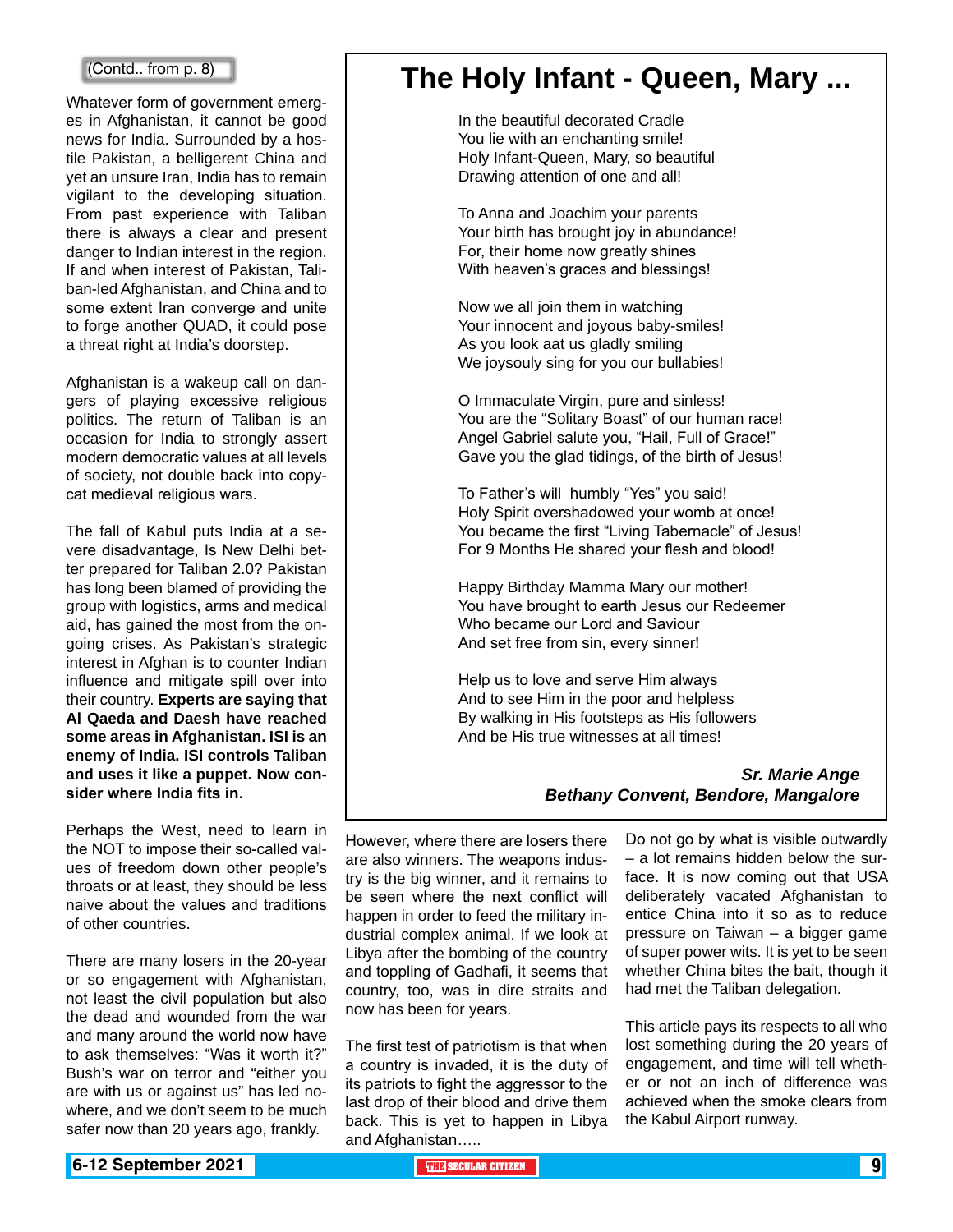*Struck by the sudden announcement of the National Monetisation Pipeline (NMP), Rahul Gandhi exclaimed, "The government clearly has mishandled the economy and does not know what to do now. As a last resort, they are selling everything.... To me, this is a huge tragedy; it is something every patriotic person and every nationalistic person should oppose."*

**INDIA FOR SALE?**

**W**e were accustomed<br>
to privatisation and<br>
cises of governments from time to privatisation and disinvestment exerto time, but Modi Sarakar now seems to be selling the whole country! Finance minister Nirmala Sitharaman launched the National Monetisation Pipeline (NMP). NMP document prepared by Niti Aayog on Monday August 23, 2021. NMP is expected to fetch the government an estimated Rs 6 lakh crore over four years by selling

government properties and assets. The government plans to make the most out of its underutilised assets. The government has identified 13 sectors — including airports, railways, roads, shipping, gas pipeline among others— which will be privatised as the government aims to monetise its Brownfield infrastructure assets. Here's is a breakdown of everything that is going to be privatised:

- Road assets, including 22% of National Highways, worth  $\overline{z}1.60$  lakh crore.
- Railway assets worth ₹1.52 lakh crore. Key rail assets identified for monetisation include 400 rail-

way stations, 90 passenger trains, 1 route of 1,400 km railway track, 741 km of Konkan Railway, 15 railway stadiums and selected railway colonies, 265 railway owned goodssheds, and 4 hill railways.

*Fr. Michael G. Vasai*

- Power Transmission assets worth over ₹45,000 crore.
- $\vee$  Coal mining assets worth ₹28,747 crore.
- $\vee$  Telecom assets to fetch ₹35,100 crore.



- Shipping assets worth  $\Box$ 12,828 crore.
- $\vee$  Warehousing assets worth ₹28,900 crore.
- Realty, hotel assets to fetch ₹15,000 crore.

The total value of assets considered for monetisation is estimated at

> ₹11,450 crore for FY 2022-2025, with capex phasing as ₹1,650 crore in ₹2022, ₹2,100 crore in FY 2023, ₹3,200 crore in FY 2024 and  $\bar{z}$ 4,500 crore in FY 2025.

> I imagine Modiji, a Gujarati bania, standinding in a market

place and calling out a grand bargain sale, and a grand closing-down sale! Modiji often claims that nothing happened in India for the last 70 years, but now he is counting the above mentioned huge number of assets created precisely in the Congress regime just to sell them! The underhand purpose may be –in the RSS spirit- just to destroy every trace of the Gandhi-Nehru family in the country! No one is against privatisation but there should be a strategy for privatisation. Strategy is to sell assets that are chronically loss-making, with minimal market share; not to sell strategic assets and

companies where there is a risk of monopolies being created.

#### **Too Ambitious To Get Done!**

Subhash Chandra Garg, former Finance secretary is in favour of the monetisation **program.** He does not even worry about the few industrialists like

Ambani-Adani who would monopolise the assets. But according to him the Monetisation plan as announced is too ambitious and has no likelihood of getting done. Garg does not see more than 10% of the target being met! He further comments, *"Whenever the government comes up with these mega pipelines — infrastructure pipeline earlier and monetisation pipeline now, the numbers are staggering, very big. There is absolutely no capacity, no clarity of structure. The sheer inability is seen!"* Knowing the Finance Minister Sitaraman as half-baked in finance, guided by Modi who takes sudden decisions like demonetisation and lockdown alone, the execution of the NMP is going to be a mess and a long lasting trouble for Poor Bharat!

The past bad experience indicates the failure of the present one. The government did monetise the six airports in 2019, but thereafter there hasn't even been a single transaction. On roads also, we have struggled. There have been only five packages so far of ToT (Toll Operate Transfer model). Two of them did not take off at all in the last five years; we have only done three. There is not much success anywhere else. The institutional mechanisms which we have created are also not at all conducive for it.

(Contd.. on p. 11)

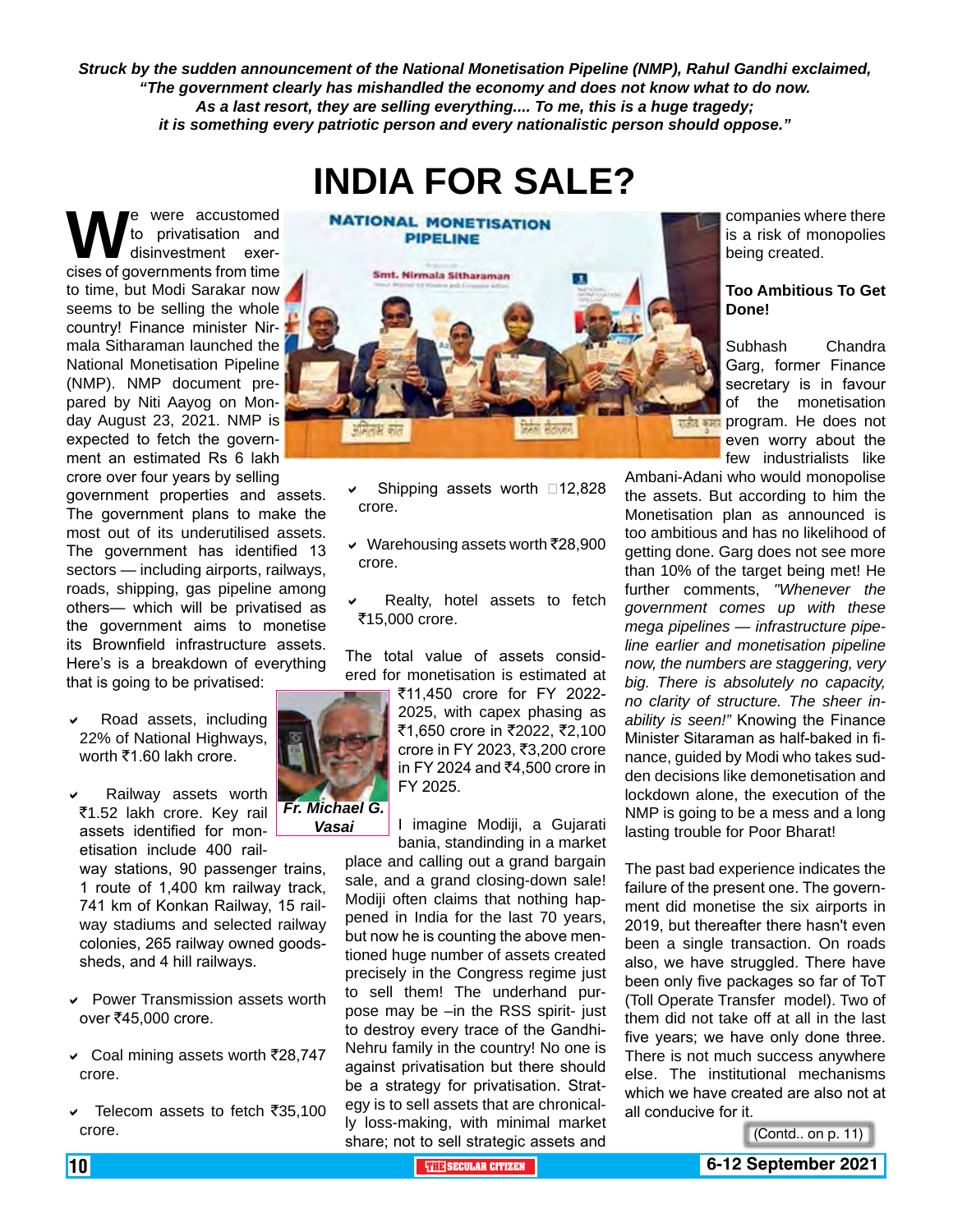#### **What Do The Opposition Say?**

The NMP is a "shocking and unfortunate decision for every conscientious citizen. The Congress leader Rahul Gandhi has criticised the decision and accused the BJP of selling out the country's assets built in the last 70 years. West Bengal Chief Minister Mamata Banerjee lashed out at the Centre over its NMP policy, claiming that the policy is a "ploy to sell assets that belong to the country and not to Prime Minister Narendra Modi or the BJP". The CM alleged that the money raised by selling these assets would be used during elections against opposition parties!

Along with former Finance minister P Chidambaram, Rahul Gandhi said all assets will go to "only three or four people", as these are the sectors where those three or four people are interested in. *"This entire privatisation is designed to create monopolies for three or four people.... that own everything in this country."* The Congress leaders have promised to study the other issues related to the exercise — like "what happens to reservations, and...what happens to the strategic industries" — and come out with their views soon.

#### **Unplanned Thoughtless Exercise!**

The former finance minister Mr. Chidambaram must be listened to with special attention. According to him this exercise has been designed without any ex-ante criteria. The government is embarking upon such a big exercise without first setting out its criteria and goals without consultations with stakeholders, without a dialogue with concerned citizens like the railway unions and employees, port workers, farmers! Chidambaram feels *"This is all hatched in secrecy of this wonderful organisation called Niti Aayog."* The government claims it is going to raise money. Chidambaram asks, "Can that be a goal by itself? Can that be a sole goal to virtually sell assets built over 70 years? In order to collect Rs 1.5 lakh crore a year by way of rents, call it by whatever name, they are indulging in what I would call

a grand bargain sale, a grand closingdown sale, because virtually no public sector will be left after this exercise."

The Finance Minister has said that the exercise will be co-terminus with the Rs 100 lakh crore national infrastructure pipeline (NIP) announced by the Prime Minister earlier. Chidambaram said: *"You are collecting Rs 6 lakh crore in four years to build a Rs 100-lakh crore infrastructure. What arithmetic is this?... I know there are many magicians in this country but I can't imagine a greater magician than this government. I think this is a scandal. People must begin to discuss it, debate it..."* This is a dangerous slide and all of us wish the country wakes up to what Sitaraman and Modi are up to!

Slamming the move, the CPI(M) Politburo said, it is like *"Selling family silver to meet daily expenditure! It makes neither economic nor common sense. Selling assets when the markets are low benefits only crony corporates who promote crony capitalism."*

#### **Jagruk Citizens, Awake!**

Addressing the media in Kolkata, TMC's deputy leader in Rajya Sabha, Sukhendu Sekhar Roy, said that the National Monetisation Pipeline is an "unprecedented anti-people move" that did not figure in the BJP's manifesto for the 2019 Lok Sabha polls. It was also not discussed in Parliament, said Roy, who is TMC's chief whip in the Upper House. or any Parliamentary committee, or the consultative committee of the Finance Ministry. the Trinamool leader said. "There was a brief mention (of it) in the Budget speech of the Finance Minister. This was decided by the NITI Aayog, which is not a constitutional body. It was set up after a recommendation from the government." Since it was not mentioned in the BJP's election manifesto, the NMP did not have the consent of the public, he added.

It is the end of the public sector. It is alarming that a perpetual lease has been granted to the private sector and this lease can be extended further! It will destroy the ecosystem. Work security will no longer exist, and hireand-fire policy will dictate. No strikes or protests will be allowed. The government is doing this because it has gone bankrupt. It is not working for the public but for corporate companies. We must oppose this kind of economic reforms."

Due to privatisation the road toll charges will increase, railway tickets will become dearer. The middle class together with the poor will suffer! Nothing is left for the next government even for disinvestment! The end of the social character of the country! It is against the social nature of the Indian Constitution. But who cares? One time Modiji had promised, that *kuchchh nahi bechunga", but now he seems vow, "Nothing bachahunga! All will be sold; nothing will be saved!*

Leasing is worse than selling! It actually means selling the properties for future times after 2024 when the Modi government may not be in power! So Modiji is confiscating the powers of the next government!

WHAT A DAYLIGHT ROBBERY In an unconstitutional way! Vah re Modiji!

---------------- *\*Fr. Michael G., Ex-Director Catechetics, NBCLC & Marathi Khristi Sahitya Parishad., Guide, Jeevan Jyoti Sangh, Mobile: 9326433487.*

## Subscriptions for **THIT'S SECULAR CITIZEN**<br>Renewal as well as New, can be

sent through Bank Fund Transfer to any one of the following banks:

Bank: HDFC Bank Branch : CST - Mumbai VT Account Name: The Secular Citizen Current Account No. 03552000006744 ISFC code: HDFC0000355 or

Bank: Citizen Credit Co-op Bank Ltd., Branch : Colaba, Mumbai Account Name: The Secular Citizen CurentAccountNo. 2090031000000489 ISFC code: CCBL0209003

Please inform us through email: secular@sezariworld.com or through phone: 9820485389 after transferring the same.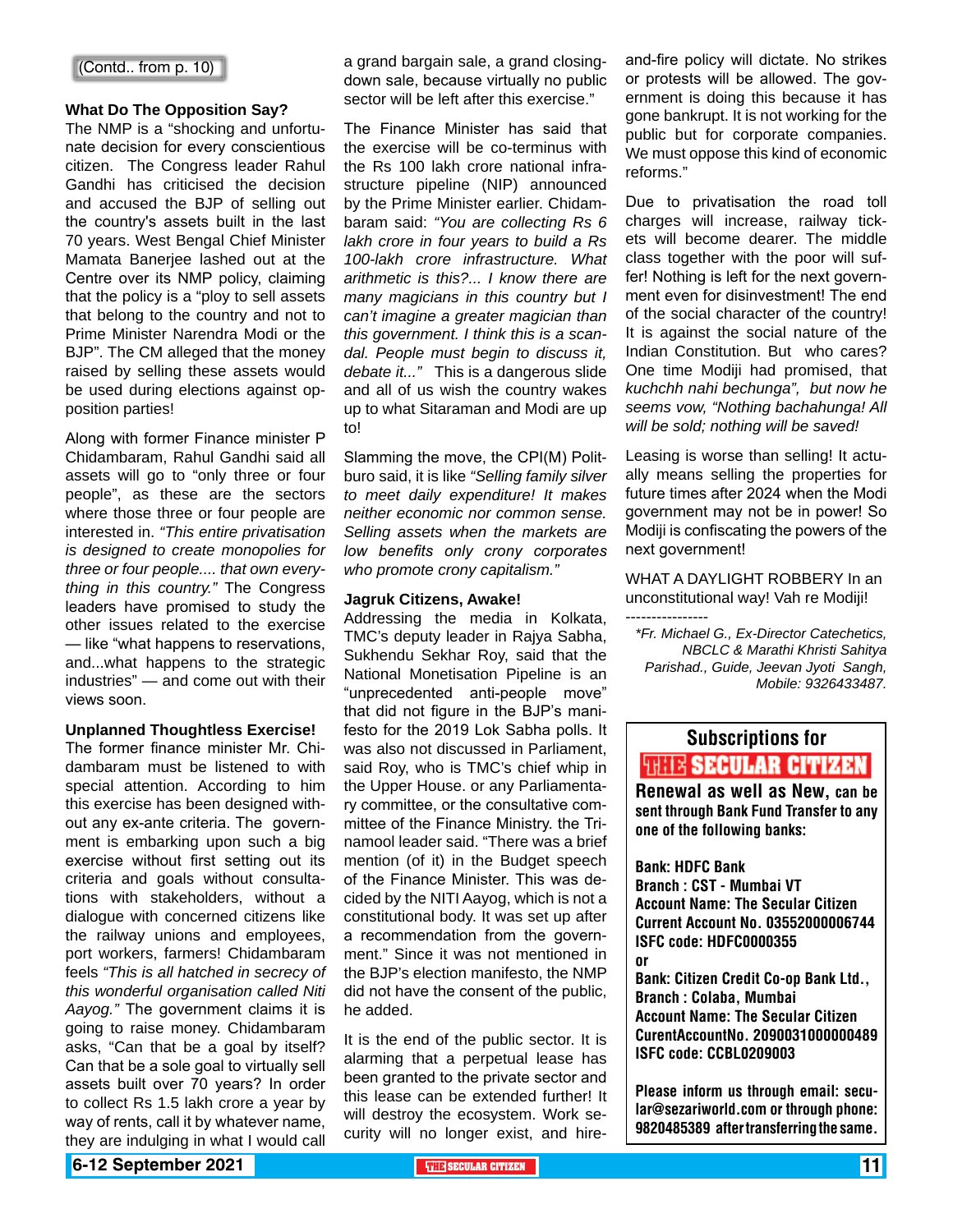#### **Sindhi on his death time.**

My wife, where are you ?

Wife:Yes, I'm here

My sons daughters are you all here?

Yes, Papa

Sindhi:*To phir bahar wale kamre ka pankha Q chal raha hay ??*

#### \*\*\*\*\*

The British PM and the US President are sitting in a bar. A guy walks in and asks the barman, 'Isn't that The British PM and the US President?'

The barman says 'Yep, that's them.' So the guy walks over and says, 'Hello, what are you guys doing?'

The British PM says, 'We're planning world war 3'

The guy says, 'Really? What's going to happen?'

And the US President says, 'Well, we're going to kill 14 million Pakistanis and one bicycle repairman.'

And the guy exclaimed, 'A bicycle repairman?!! !'

The British PM turns to US President and says, 'See, I told you no-one would worry about the 14 million Pakistanis!'

#### \*\*\*\*\*

#### **Politicians on the moon:**

- Q: What do you call 1 Politician on the moon?
- A: Problem....
- Q: What do you call 10 Politicians on

**Please renew your subscription if expired. Mention your subscription no. while sending the renewal amount**



the moon?

A: Problem...

Q: What do you call a 100 Politicians on the moon?

A: Problem...

Q: What do you call ALL the Politicians on the moon? A: ...... Problem Solved!!! \*\*\*\*\*

A police officer attempts to stop a car for speeding and the guy gradually increases his speed until he's topping 100 mph. He eventually realizes he can't escape and finally pulls over.

The cop approaches the car and says, "It's been a long day and my tour is almost over, so if you can give me a good excuse for your behavior, I'll let you go." The guy thinks for a

(Contd.. on p. 13)

# **Matrimonial Proposals**

### **Proposals are invited for**

**Mangalorean RC Bachelor, 31 years belonging to a highly educated and very affluent family with interests in healthcare, agriculture and many other sectors, Tall, Fair, Handsome, Holding Doctorate, managing the family business in Karnataka State. (REF:MM104)**

**40 years Mangalorean bachelor doctor (Ph.D) Ht. 6' Wt. 75 kg Fair., Hadsome. no bad habits. High affluent society well connected. Belongs to highly placed business family in Mumbai (REF:MM103)**

**27 years Mangalorean spinster C.A., Ht. 5'.5" Wt. 50 kg Fair., Beautiful. well cultured. Affluent society. Belongs to established business family in Maharashtra (REF:MM105)**

**28 year Mumbai based Goan Roman Catholic Bachelor, Ht. 5' 10", Wt. 72 kgs, Wheatish Complexion, Edn. B.Com., Profession : a Banker (REF:MM109)**

**Vasai based affluent business family R.C. East Indian Spinster, 33, years Ht. 5' 2", very beautiful and pretty. MS General Surgeon, Doctor by profession. (REF:106)**

**Mumbai based now in Dubai Mangalorean Roman Catholic Spinster, 33 years, Ht. 5' 7", Fair Complexion, Edn.** 

**BMS, profession: a Senior Merchandiser (REF:107)**

**Mumbai based Mangalorean Roman Catholic Spinster, 29 years, Ht. 5' 4", Wt. 72 kgs, Wheatish Complexion, Edn. B.Com., C.A., Holding a managerial post. (REF:108)** 

**Mangalorean RC Spinster, 34 years belonging to a highly educated middleclass family based in Mumbai Ht.5'.4" Wt. 78 Kg. Fair Qualified B.E., (EXTC) M.S. Consultant by profession (REF:FM109)**

**Mangalorean RC Spinster, 31 years Ht. 5".7" Wt. 69 Kgs, Fair. Mumbai based M.Sc., Clinical Research. Profession : Business Process Lead in MNC (REF:MM104)**

*Those interested in this proposal :*

- **•** Registered members of Royal Christian Family can just email us mentioning the respective ref. no. and your registered no.
- **Non registered Grooms or Brides** are requested to upload your profile at our website www.royalchristianfamily.com and contact us on our email: royalchristianfamily@gmail.com mentioning the respective ref. no. along with your registered ID.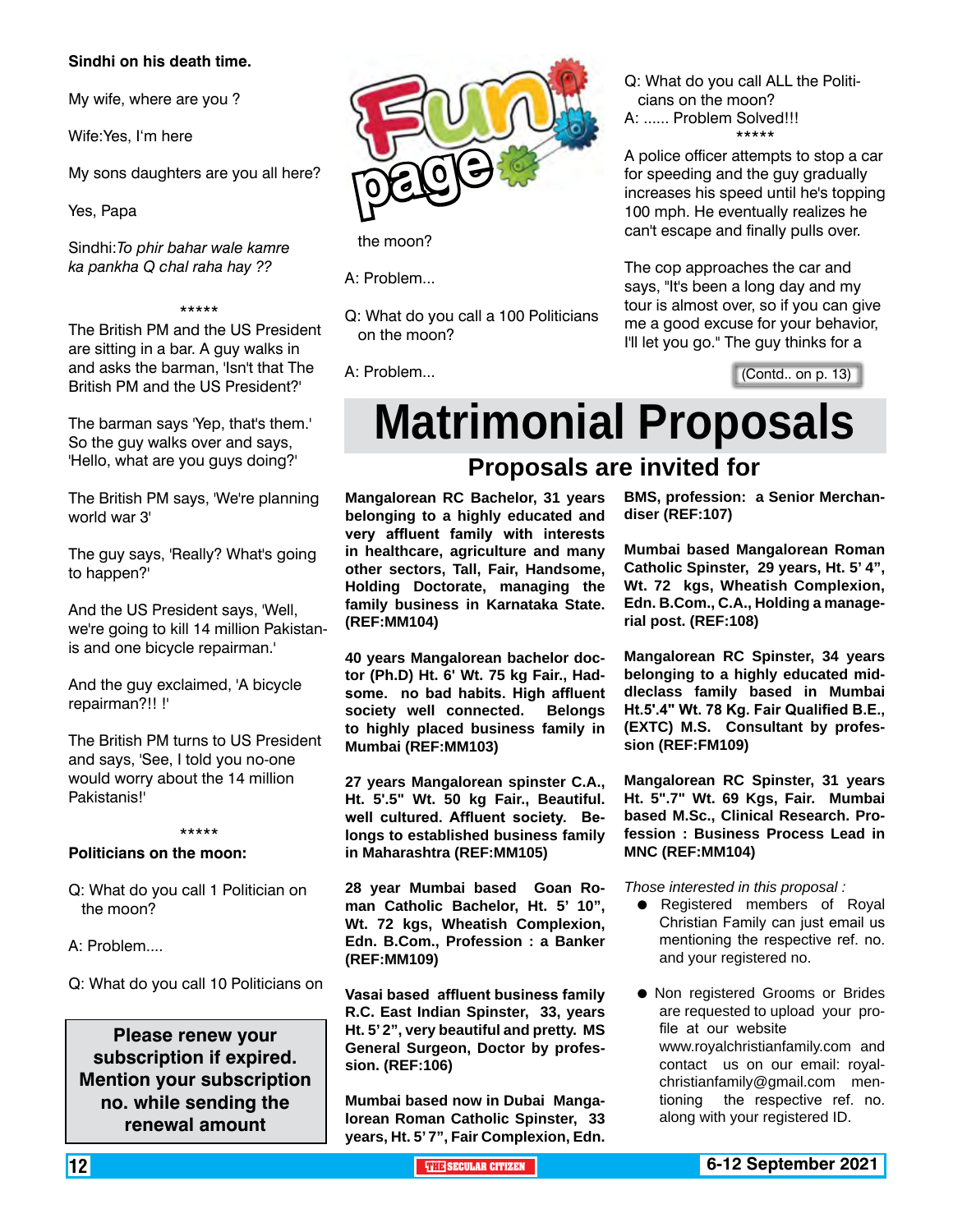few seconds and then says, "My wife ran away with a cop about a week ago. I thought you might be that officer trying to give her back. \*\*\*\*\*

#### **A murderer, sitting in the electric chair, was about to be executed.**

Have you any last requests? Asked the chaplain.

Yes, replied the murderer. "Will you hold my hand?

\*\*\*\*\*

A man was driving down the road with twenty penguins in the back seat. The police stop him and say that he can't drive around with the penguins in the car and should take them to the zoo. The man agrees and drives off.

The next day the same man is driving down the road with twenty penguins in the back and again. He is stopped by the same police officer who says, "Hey! I though I told you to take those to the zoo."

The man replies "I did. Today I'm taking them to the movies." \*\*\*\*\*

#### **A police man stops a lady and asks for her licence. He says,**

"Lady, it says here that you should be wearing glasses."

The Women answered, I have contacts."

The police man replied, "I don't care whom you know! I'm still giving you challan(Fine ticket)!" \*\*\*\*\*

### **Promote your products and services. Find new clients**

*Advertise in*

#### **WEIX SECULAR CITIZEN**

*Contact:* **Tel.: +91 9820485389 / 9820473103** Email: secular@sezariworld.com

**6-12 September 2021 The Secular Citizen 13 The SECULAR CITIZEN** 13 **THE** SECULAR CITIZEN 13 **THEFT** 

## **Chocolate Smash Cake**

#### **Ingredients: For the cake:**

100 ml whole milk 225 gms golden caster sugar 225 gms unsalted butter, at room temperature 2 tsp baking powder 225 gms plain flour, sifted 4 eggs 1 tsp vanilla extract

#### **For the dome:**

280 gms white chocolate, finely chopped 2 tsp coloured sprinkles

#### **To decorate:**

470 gms chilled Philadelphia cream cheese 150 gms Lotus Biscoff spread 120 gms white chocolate buttons, giant and regular 2 handfuls of sweets, to half-fill the dome

#### **You will need:**

2x18 cm sandwich tins A bowl with a rounded base

#### **Method:**

- Heat the oven to 150 degrees centigrade. Grease and line the base and sides of the sandwich tins. Put all the cake ingredients and a pinch of salt in a bowl and mix with an electric whisk until smooth. Divide between the tins, smooth the top and bake in the middle of the oven for 30-40 minutes.
- For the dome, set the bowl on a baking tray, flat edge down. Smooth 2 sheets of clingfilm over the top. Next, melt the chocolate in a heatproof bowl set over gently simmering water, then mix until smooth.
- Pour the chocolate evenly over the clingfilmed dome, then add some sprinkles. Leave it to set, then trim the edge with a dry, hot knife and chill until ready to serve – it must stay in the fridge until ready to smash to get the snap.
- To decorate, beat half the cream cheese with the Biscoff spread, then add the rest of the cream cheese and the icing sugar, and mix until smooth. Spread about 1/4 of the Biscoff mixture on top of one of the cakes, then top with the other sponge and spread over the remaining mixture.

Decorate the sides with chocolate buttons, add the sweets on top, then set the dome on top – and get smashing!

## Good Propos

**Wide Choice of Christian Brides and Grooms available**

*Contact:*

**Royal Christian Family 99, Perin Nariman Street, 1st Floor, Nr. GPO, Fort, Mumbai 400001.** 

> **Tel.: +91-9820485389 / 9820473103** Email: **royalchristianfamily@gmail.com** Website: **www.royalchristianfamily.com**







*Sweta D'Cruz*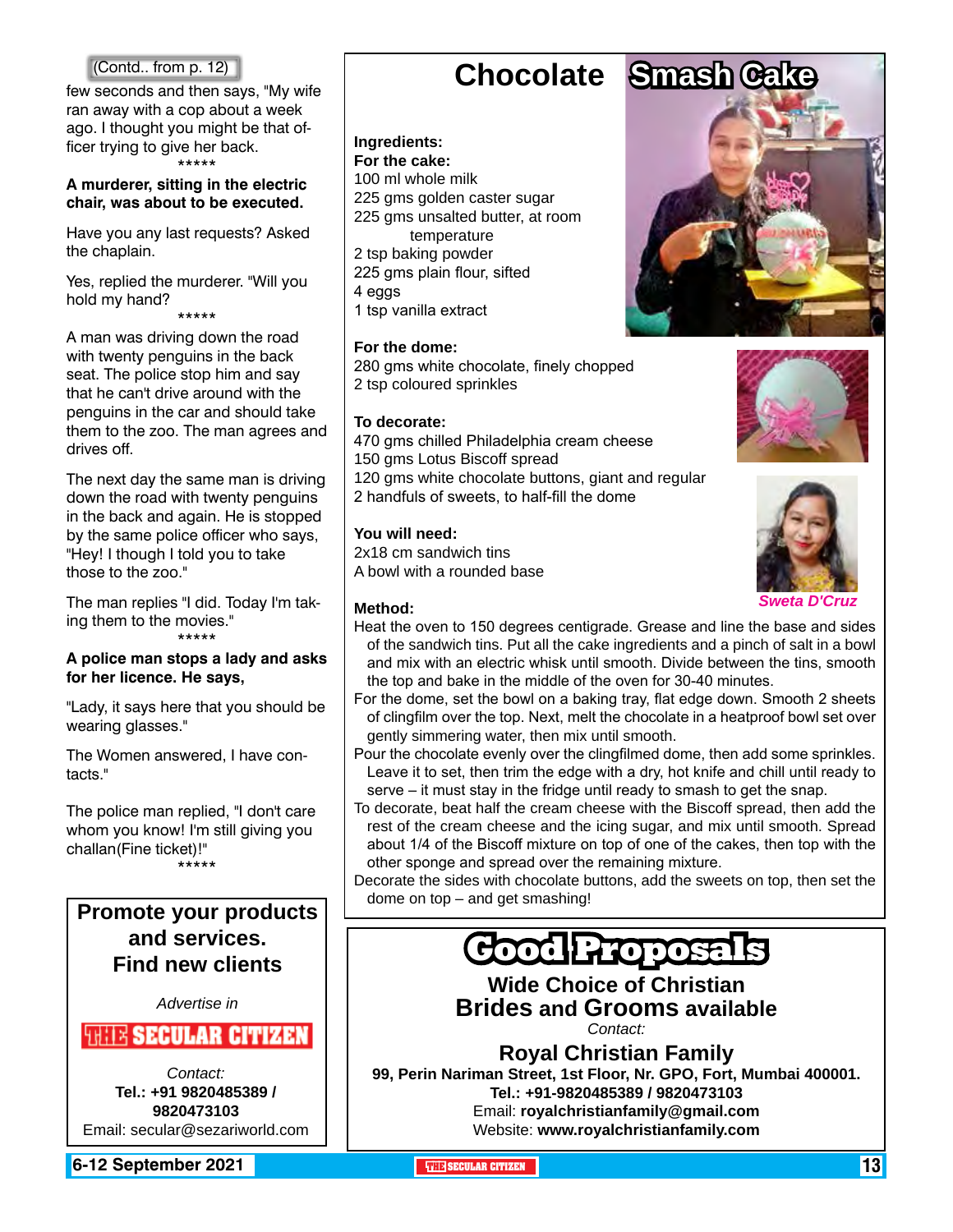# **Cataclysmic Coronacalamity**

**As the pandemic continues to unleash in wave after wave its virulent sting all across the globe, this article in ten parts traces the historical perspective of pandemics down the ages, the genesis of the current calamity, the vaccine conundrum and the prognosis for the future**

#### **Part I: FICTION OR REALITY**

*In the genre of science fiction, be it Zombie apocalypse or a deadly virus outbreak. Hollywood has always been obsessed with films like Contagion and Pandemic which were the products of imaginative writers and film-makers. They depicted with much realism the grim fallout of such an occurrence in real life. Did these writers have a foreboding of the future or was it just their imagination running wild?*

Most blockbuster Hollywood films like *Apocalypse Now* have been in the

realm of Science fiction, be it Zombie apocalypse or a deadly virus outbreak. Hollywood's obsession with disaster films has raked in the moolah and have spawned many clones. While many of these focused on alien attacks and doomsday scenarios, it was films that depicted mass human annihilation from a virus related disease that sent shivers down the spine of many viewers.

Two such films were the 2016 blockbuster science fiction thriller, *Pandemic* which depicted the story of a devastating virus outbreak as the world is

plunged into a state of chaos, zombies roam the streets, while survivors fight to stay alive and an earlier 2011 film, *Contagion,* an American thriller film plot which concerned the spread of a virus transmitted by fomites, attempts by medical researchers and public health officials to identify and contain the disease, the loss of social order in a pandemic, and finally the introduction of a vaccine to halt its spread.

*The Crazies,*was a science fiction horror film which focused on a fictional Iowa town that becomes afflicted by a military virus that turns those infected into violent killers.

*28 Days Later,* a similar genre postapocalyptic horror film depicts the breakdown of society following the accidental release of a highly contagious virus and focuses upon the struggle of four survivors to cope with the destruction of the life. The plot and the storyline mimics the real life evolution

of the Corona virus from a suspected accidental release.

*'12 Monkeys'* is an American neo-noir science fiction film which shows the future world devastated by disease as a convict is sent back in time to gather information about the manmade virus that wiped out most of the human population on the planet.

*I am Legend:* The story is set in New York City after a virus, which was originally created to cure cancer, has wiped out most of mankind, Neville is a virologist who is immune to the virus and he works to develop a

cure while defending himself against the hostile mutants.

All these films portrayed with much realism the grim fallout of such an occurrence in real life.The edge of the seat entertainment that such films provided also shocked viewers and created a fear psychosis among many. There were reports of viewers who

were mentally disturbed and needed psychiatric help. However, there were others who, while saluting the creative content and the gripping storyline, considered such films to be the over-ripe imagination of their writers and ridiculed the idea of a worldwide calamity due to disease as an affront to the highly advanced scientific capability of the world community to predict and rein in such infections.

What does history have to tell us… was all this just a figment of their imagination or just an extrapolation of similar disease related disasters down the centuries. Looking at the evidence of the various pandemics that have plagued the world for centuries which we will unravel in the next chapter, it does appear that these film makers seemed to have had a prescience or a foreboding of impending doom and it was not just their imagination running wild.

#### **Part II: THE VIRUS SCOURGE**

*Viruses have plagued the world for centuries dating back to the first outbreak as early as 1350 BC causing widespread death, devastation & destruction of civilizations. Each such pandemic has been deadlier than its predecessor. Despite the rapid strides in science and technology, we are still at the mercy of a predator that strikes at will. How equipped are we to face its progressive onslaught?*

Throughout human history there have been a number of pandemics of diseases such as Smallpox or Tuberculosis and even HIV/AIDS. How does an infection qualify to be labeled as a pandemic.

A pandemic (from Greek  $\pi\Box v$ , pan, "all" and δ $\square$ μος, demos, "local people" the 'crowd') is an epidemic of an infectious disease that has spread across a large region, for instance multiple continents or worldwide, affecting

(Contd.. on p. 15)



**Thomas Lobo** is retired Director-

Pfizer Ltd, former Campus Director of St. John Technical & Educational Cam-

pus at Palghar and is currently a freelance Management Advisor to Higher Educational Institutions and a Life Coach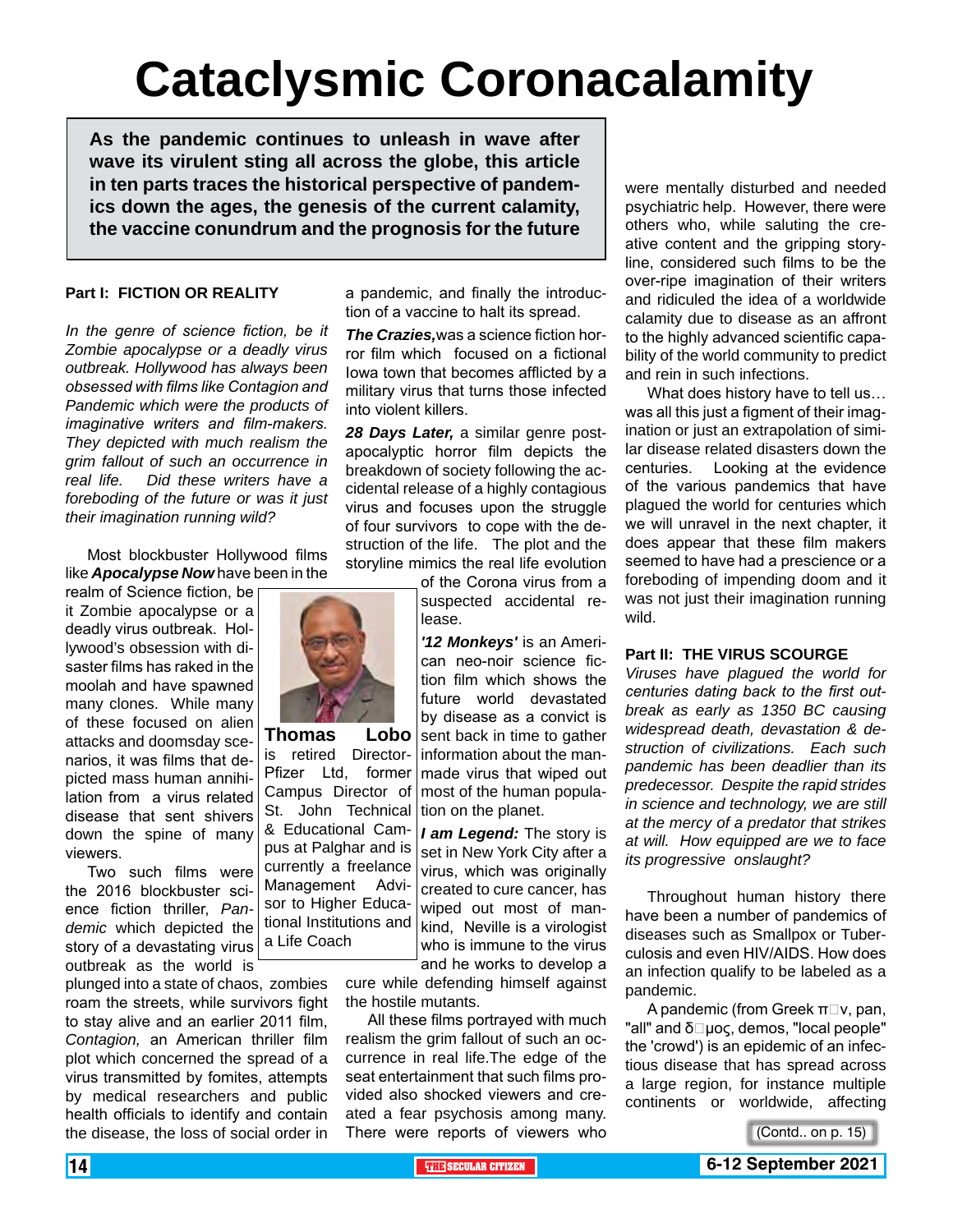#### (Contd.. from p. 14)

a substantial number of people. A widespread endemic disease with a stable number of infected people is not a pandemic. Widespread endemic diseases with a stable number of infected people such as recurrences of seasonal influenza are generally excluded as they occur simultaneously in large regions of the globe rather than being spread worldwide. We are well aware that initially the WHO dragged its feet on alerting the world that the corona scourge had the characteristics of a pandemic, pandering to political pressure, especially from China from where the virus had originated & preferring to downplay it as an epidemic or an endemic disease. The delay in doing so proved disastrous as it resulted in the virus spreading like wildfire all across the globe.

Viruses have ravaged the world for centuries dating back to the first outbreak as early as 1350 BC causing widespread death, devastation & destruction of civilizations.

The most fatal pandemic in recorded history was the Black Death (also known as The Plague), which killed an estimated 75–200 million people in the 14th century in Eurasia and North Africa peaking in Europe from 1347- 1351. Though the origin is disputed, it was most likely carried by fleas living on black rats that travelled on ships which spread further once they reached the shores of the Mediterranean Basin and Africa.

However, as a precursor to the Corona virus, it was the Spanish Flu, also known as the 1918 influenza pandemic, which was one of the most deadly global pandemic caused by the *H1N1 influenza A virus* which is documented to have originated in Kansas, US. It then spread to France, Germany and the UK infecting in the next two years an estimated 500 million people, which was then about a third of the world's population in four successive waves. Death toll estimates range from a conservative 17 million to a possible high of 100 million, more fatalities than in the previous four years of World War I. The name Spanish flu is a misnomer as the virus did not originate in Spain

but was first reported in the Spanish press which was neutral while the news was suppressed in other countries by censors in the aftermath of the World War.

It is evident that each such pandemic has been deadlier than its predecessor. Despite the rapid strides in science and technology, we are still at the mercy of a predator that strikes at will. The Corona virus that is currently wrecking havoc the world over has its antecedents in a similar coronavirus that infected large populations across the world in the early years of this century. Though its reach was limited, virologists tracking those infections may not have envisaged that the virus strains would evolve into something as deadly as what struck us in the form of Covid-19. It clearly shows how ill-equipped we are to tackle the progressive onslaught of a surreptitious enemy that is challenging the technological might of the best of the world's scientists. We will understand more about these corona precursors in our next chapter.

#### **Part III: THE CORONA PRECUR-SORS**

*While Wikipedia lists 18 major outbreaks of virus pandemics over the centuries, some of these were precursors of the current Corona virus which we now know as Covid-19. In the recent past the world has faced two great epidemics caused by two different beta-corona viruses and they were named as SARS-CoV (Severe Acute Respiratory Syndrome Coronavirus) and (MERS-CoV Middle East Respiratory Syndrome Coronavirus). Was there any evidence that these viruses would mutate into the deadly Covid-19?*

The world has faced the scourge of virus pandemics over the centureswith Wikipedia listing 18 such major outbreaks of virus pandemics. Some of these, particularly those that struck us in our present century,were precursors of the current Coronavirus which we now know as Covid-19. The Spanish Flu, referred to in our earlier chapter was in many respects identical in its spread and virulence to the present coronavirus.

Coronaviruses (CoV) are a large family of viruses that cause illness ranging from the common cold to more severe diseases. They are a group of related RNA viruses that cause diseases in mammals and birds. In humans and birds, they cause respiratory tract infections that can range from mild to lethal.

The name "coronavirus" is derived from Latincorona, meaning "crown" or "wreath", itself a borrowing from Greek κορώνη korṓnē, "garland, wreath".. The name refers to the characteristic appearance of virions (the infective form of the virus) by electron microscopy, which have a fringe of large, bulbous surface projections creating an image reminiscent of the solar corona or haloThis morphology is created by the viral spike peplomers which are proteins on the surface of the virus.

In the recent past, the world has faced two great epidemics caused by two different beta-corona viruses and they were named as SARS-CoV (Severe Acute Respiratory Syndrome Coronavirus) and (MERS-CoV Middle East Respiratory Syndrome Coronavirus). SARS was the first severe and readily transmissible new disease to emerge in the 21st century and showed a clear capacity to spread along the routes of international air travel. It was first identified at the end of February 2003 during an outbreak that emerged in China and spread to 4 other countries but was brought quickly under control.

Middle East respiratory syndrome (MERS) is a viral respiratory disease caused by a novel coronavirus (Middle East respiratory syndrome coronavirus, or MERS□CoV) that was first identified in Saudi Arabia in 2012.

Both these viruses were airborne and spread through small droplets of saliva in a similar way to the cold and influenza or spread through surface contact

SARS-CoV-2 is the seventh coronavirus known to infect humans; SARS-CoV, MERS-CoV and SARS-CoV-2 can cause severe disease as mentioned earlier, whereas HKU1, NL63, OC43 and 229E are associated with mild symptoms.

 $T$ o be contd... $)$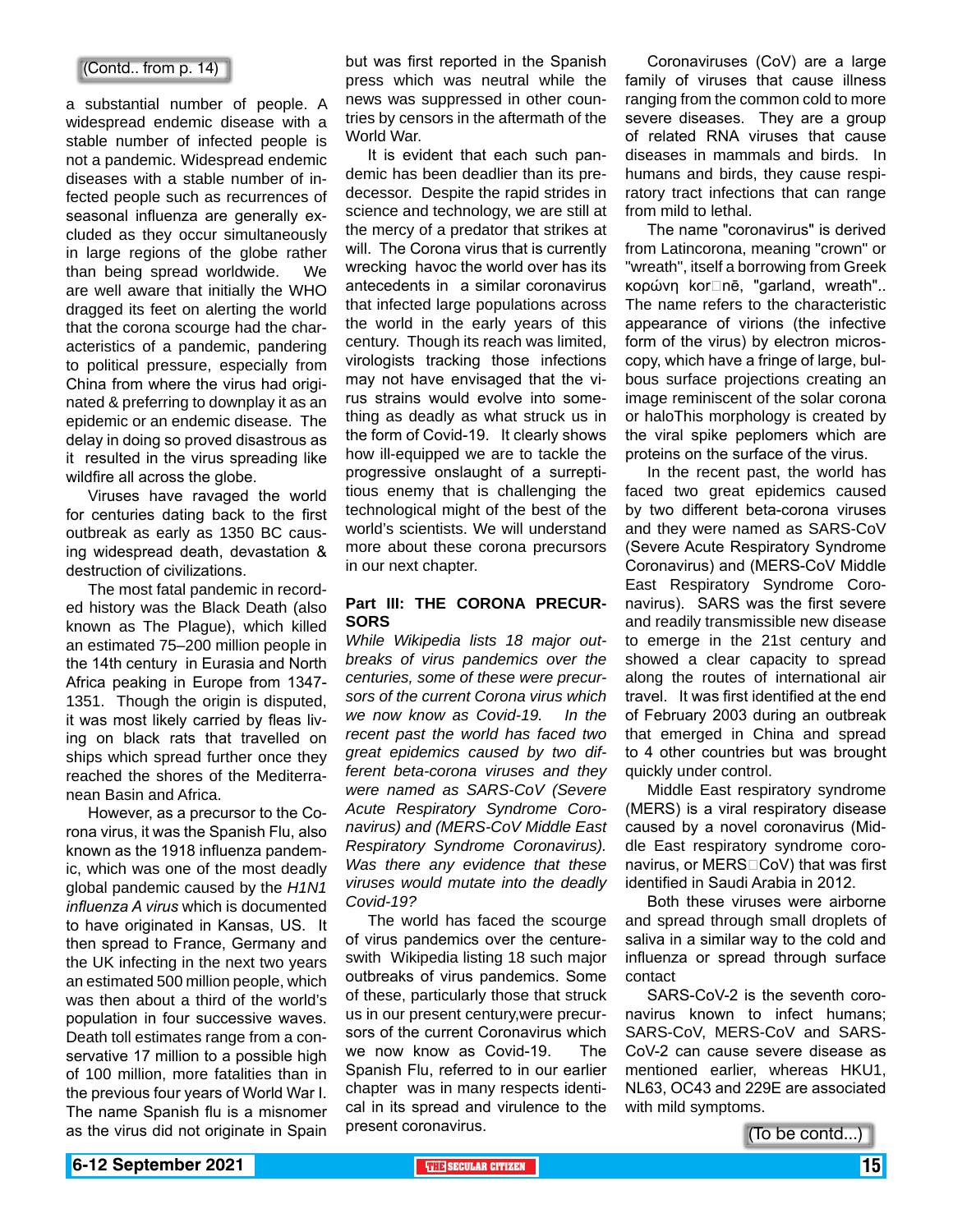# **Royal Christian Family MATRIMONIALS - GROOMS**

**7172. MUMBAI :** Goan Roman Catholic Bachelor, (Born in August 1992 ) Ht. 6' 1", Wt. 90 kgs, Fair, Edn. Graduate, Diploma in Social Communications in Sophia and then done a Fellowship with Piramal House of Leadership. Working with an NGO - sports foundation. Contact eamil : florencemendonca@rediffmail.com **7152. MUMBAI :** Mangalorean Roman Catholic Bachelor, (Born in December 1989) Ht. 6', Wt. 70 kgs, Fair Complexion, Edn. B.Com., having business. Contact email :

emi\_dalmeida@yahoo.com

**7049. CANADA :** Goan Roman Catholic Bachelor, (Born in June 1986), Ht. 5' 11", Wt. 85 kgs, Wheatish Complexion, Edn. BE (Computer), working in CANADA in a Non IT Field Seeks a working girl in Canada and holding a PR Visa.Contact email :

#### anniedrz@gmail.com

**7226. CANADA :** Canadian Citizen Mangalorean Roman Catholic Bachelor, (Born in August 1990), Ht. 5' 4", Wt. 59 kgs, Fair Complexion, Edn. M.Sc., in Environmental Science and in Energy Management postgraduate degrees from the University of Toronto. Working for a reputed company as Energy Management Analyst in Totonto. Contact email :

francisper@gmail.com

**7242. MUMBAI :** East Indian Roman Catholic Bachelor, (Born in December 1992), Ht. 5' 8", Wt. 60 kgs, Fair Complexion, Edn. MCA / MCS, working as a Software Developer. Contact email : mayapereira\_2000@yahoo.com **7241. POONA :** Goan Roman Catholic Bachelor, (Born in June 1988), Ht. 5' 7", Wt. 65 kgs, Wheatish Complexion, Edn. B.Com., Post Graduation Banking and Finance, working for Bank. Contact email :

matri0688@yahoo.com

#### **Important Notice**

Telephone no. of candidate will be printed only with the consent of members. For Tel. Nos. Please contact: +91- 9820473103 / 9820485389 or Email : royalchristianfamily@gmail.com

**7185. MUMBAI :** Goan Roman Catholic Bachelor, (Born in October 1984) Ht. 5' 10", Wt. 72 kgs, Wheatish Complexion, Edn. B.Com. working for Bank. Contact email :

shaun.neo00.outlook.com

**7050. LONAVLA :** Mangalorean Roman Catholic Bachelor, (Born in November 1985), Ht. 5' 9", Wt. 75 kgs, Fair Complexion, Edn. MBA., working. Contact email :

dsouza\_adrian@yahoo.co.in

**6841 MuMBAI :** Anglo Indian / Keralite Roman Catholic Bachelor, (Born in May 1991), Ht. 170 cms, Wt. 78 kgs, Fair Complexion, Edn. M.Com., working as a Sales Executive. Contact email : mrsannieroy@yahoo.co.in

**6797 MUMBAI :** Goan Roman Catholic Bachelor, (Born in December 1987), Ht. 5' 7", Wt. 72 kgs, Wheatish Complexion, Edn. B.Com., working for Five Star Hotel in Mumbai. Contact email : johnserrao14@yahoo.com

**6585. MUMBAI :** Mumbai born and broughtup Roman Catholic Bachelor, Handsome, (Born in June 1988), Ht. 5' 7", Wt. 78 kgs, Wheatish Complexion, Edn. EXTC Engineering, working as a Networking Engineer. Having own accommodation. Contact email : 18.elaine@gmail.com

**6856. MuMBAI :** Mangalorean Roman Catholic Bachelor, (Born in September 1973), Ht. 5' 7", Wt. 67 kgs, Fair Complexion, Edn. MBA, working as a HR. Contact email :

clifforddsilva@yahoo.co.in

**6531. POONA :** Tamilian Roman Catholic Bachelor, (Born in May 1975), Ht. 6', Fair Complexion, Handsome, Edn. M.Com., Having well established business. Contact email : tony137@ rediffmail.com

**6707 Mumbai :** Goan RC bachelor, (Born in June 1975), Ht. 5' 10", Wt. 70

#### To Place Your Matrimonial Advertisement Call: +91 - 9820485389 or 9820473103 \* Check your email at least once a week.

\* Members are requested to inform us when they are settled, so that publication of their details can be discontinued.

kgs, Fair Complexion, Edn. B.Sc., having own business. Seeks a Family oriented girl. Contact email : maxabreo@ yahoo.com / maxabreo@vsnl.net

**6250. MUMBAI :** East Indian Roman Catholic Bachelor, (Born in January 1974), Ht.5' 8", Wt. 76 kgs, Wheatish Complexion, Edn. B.A., working as a Manager. Contact email : cardoz.clint@gmail.com OR 9833563182

**6862. MUMBAI :** Goan Roman Catholic Bachelor, (Born in February 1983), Ht. 5' 11", Wt. 72 kgs, Fair Complexion, Edn. B.Com., well settled working in Mumbai. Contact email : keith\_peter1983@yahoo.co.in

**7097. MUMBAI :** Mangalorean Roman Catholic Bachelor, (Born in October 1991), Ht. 5' 11", Wt. 97 kgs, WheatishComplexion, Edn. B.Com., working as Sr. Account Recievable in private company. Contact email : dsouzadonald11@gmail.com

**7112. MUMBAI :** Converted Roman Catholic Bachelor, (Born in October 1970), Ht. 5' 7", Wt.80 kgs, Fair Complexion, Edn. B.Com., & Masters in International Journalism (UK). Looking for a bride below the age of 42 years (below 40 - 42 years) who is willing to raise a family. Contact by email : decemberwedding08@yahoo.com

**7144. POONA :** Goan RC Bachelor, (Born in October 1985) Ht. 5' 5", Wt. 60 kgs, Wheatish Complexion, Edn. Hotel Management Graduate, working as an Executive. Contact email : merrolmenezes@gmail.com

**7113. POONA :** Tamilian Roman Catholic Bachelor, (Born in December 1982), Ht. 5' 6", Wt.65 kgs, Fair Complexion, Edn. B.Com., working in Logistic Co. in **DUBAI**. Contact email : shantasam1955@gmail.com

**If not settled within a year, renew your membership atleast two months in advance to continue the service uninterrupted.**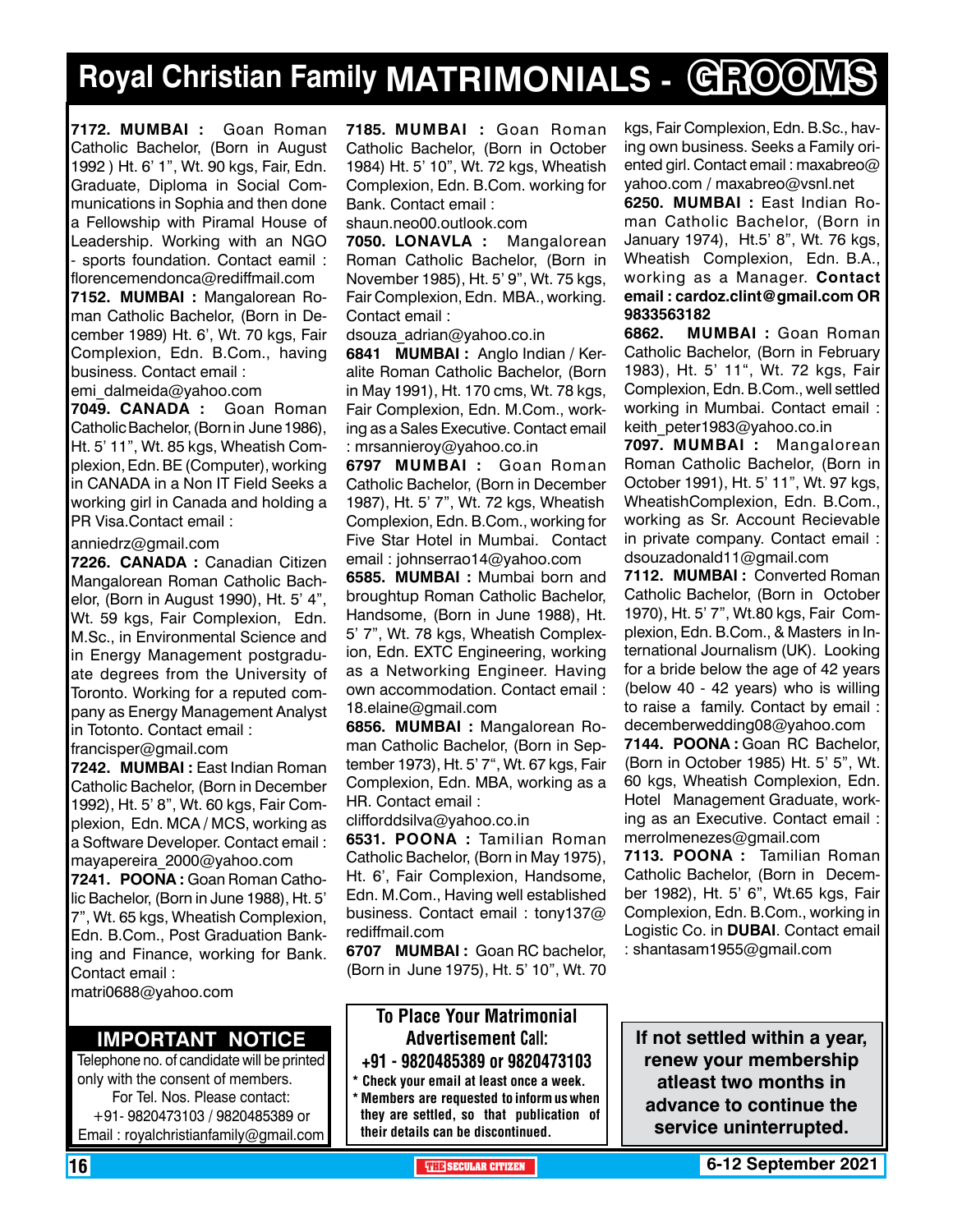# **Royal Christian Family MATRIMONIALS - BRIDES**

**7234. MANGALORE :** Mangalorean Roman Catholic Spinster, (Born in November 1993), Ht. 5' 4", Wt. 60 kgs, Fair Complexion, Edn. MBBS, MD (ongoing), Doctor by profession. Contact email : samaddy2013@gmail.com

**7230. MUMBAI :** Silm, Smart, Beautiful Roman Catholic Spinster, (Born in August 1995), Ht. 5' 7", Wt. 50 kgs, Fair Complexion, Edn. B.Com., working in Pharmaceutical Company. Contact email : alex1947@rediffmail.com

**7210. AURANGABAD :** Mangalorean Roman Catholic Spinster, (Born in January 1994), Ht. 5' 5", Wt. 50 kgs, Fair Complexion, good looking, beautiful, Coming from business family, Edn. Chartered Accountant, C.A. by Profession. Contact email : putturaurangabad@gmail.com

**7214. MUMBAI :** Goan Roman Catholic Spinster, (Born in October 1986), Ht. 5' 4", Wt. 52 kgs, Fair Complexion, Edn. CA CFA Ms Finance M.Com., working as a Senior Manager. Contact email :

frfernandes020@gmail.com

**7199. BANGALORE :** Mangalorean Roman Catholic Spinster, (Born in January 1990), Ht. 5' 2", Wt. 53 kgs, Fair Complexion, Edn. Master's in Mass Communications (NTU, Singapore) working as a Senior Manager of Corporate Communications in **SINGAPORE**. Contact email : mafern.2121@gmail.com

**7128. MUMBAI :** Affluent business family R.C. East Indian Spinster, (Born in 12-04-1988), Ht. 5' 2", very beautiful and pretty. Edn. MS General Surgeon, Doctor by profession. Contact email :

#### drvd2019@gmail.com

**7182. MUMBAI :** Mangalorean Roman Catholic Spinster, (Born in October 1992), Ht. 5' 4", Wt. 72 kgs, Wheatish Complexion, Edn. B.Com., C.A., working as Asst. Manager in TATA Company. Contact : email : matrimonialp27@gmail.com

**7209. MUMBAI :** Goan Roman Catholic Spinster, (Born in October 1986), Ht. 5' 9", Wt. 100 kgs, Fair Complexion, Edn. B.A., & PG HR, working as a Trainer. Contact email : sweetroan17@gmail.com

**7160. MUMBAI :** Mangalorean Roman Catholic Spinster, (Born in September 1988), Ht. 5' 7", Fair Complexion, Edn. BMS, working as a Senior Merchandiser in a Global Retail Company in Dubai. Contact

**Royal Christian Family Helps In Choosing The Right Life-Partner Serving Since 41 Years** email : prislobo10@gmail.com

**7149 GUJRAT :** Anglo Indian Catholic Spinster, (Born in July 1991), Ht. 5'2", Wt. 60 kgs, Wheatish Complexion, Edn. MBA, PGDM., working. Contact email : barnes.rufina@yahoo.com

**7126. U.S.A. :** Mangalorean Roman Catholic Spinster, (Born in January 1992) from Mumbai, Ht. 5' 7", Wt. 60 kgs, Fair Complexion, Edn. B.E. (Computers) from Mumbai, M.S. (Information Systems) from US. Possesses H1B visa and is working as a Technical Analyst with an MNC in USA. Contact email : wilfyjoy1315@gmail.com or call +91 98603 02527 / + 91 9970172527 **7095 MUMBAI :** Goan Roman Catholic Spinster, (Born in December 1992), Ht. 5' 3", Wt. 55 kgs, Wheatish Complexion, Edn. M.Com + Import Export Certificate Course, working as a Billing Assistant in Well known Hospital. Contact email :

perpetualdias7@gmail.com

**7066. MUMBAI :** Mangalorean Roman Catholic Spinster, (Born in June 1987), Ht. 5' 4", Wt. 78 kgs, Fair Complexion, Edn. B.E., (EXTC) M.S. (International Business Management), working as a Consulting Manager. Contact email :

l2018anselm@yahoo.com

**7056. MUMBAI :** Goan Roman Catholic Spinster, (Born in December 1988), Ht. 4' 11", Wt. 51 kgs, Wheatish Complexion, Edn. MBA in HR, working HR Field. Contact email : nancyfernandes9@gmail.com

**7065. MUMBAI :** Mangalorean Roman Catholic Spinster, (Born in December 1989), Ht. 5' 7", Wt.69 kgs, Fair Complexion, Edn. M.Sc., & Dip. in Clinical Research, working as Business Process Lead in TCS. Contact email :

mendonca\_luke@yahoo.co.in

**7174. MUMBAI :** Mangalorean Roman Catholic Spinster, (Born in September 1990), Ht. 5' 6", Fair Complexion, Beautiful, Edn. B.Com., MBA, PGDM, working for a Ad Agency in Toronto, **Canada**. Contact email : roshanmehra@hotmail.com

**7055. U.K. :** Tamilian Roman Catholic Spinster, (Born in April 1988), Ht. 5' 2", Wt. 62 kgs, Wheatish Complexion, Edn. B.Sc., working as a Staff Nurse in UK. Contact email : o365acc@gmail.com

**7156 MUMBAI :** Mangalorean Roman Catholic Spinster, (Born in November 1993), Ht. 5'1", Wt. 65 kgs, Fair Complex-

#### **Important Notice**

Telephone no. of candidate will be printed only with the consent of members. For Tel. Nos. Please contact:

+91- 9820473103 / 9820485389 or Email : royalchristianfamily@gmail.com ion, Edn. MBA., working in an IT Company as an Executive Assistant. Contact email : mumbai.lavi@gmail.com

**7046. MUMBAI :** East Indian Roman Catholic Spinster, (Born in October 1986), Ht. 5' 5", Wt. 54 kgs, Fair Complexion, Edn. B.Com., / 7 Level German, working as Sr. Associate German a/cs. in Multinational Bank. Contact email : fernweh.stan@gmail.com

**7138. MUMBAI :** Mangalorean Roman Catholic Spinster, (Born in December 1984), Ht. 4' 11", Wt. 56 kgs, Wheatish Complexion, Edn. B.A., working as an Executive Assistant (Secretary). Contact email : labinajena@gmail.com

**7038. MUMBAI :** Gujarati Roman Catholic Spinster, (Born in March 1976), Ht. 5' 2", Wt. 52 kgs, Wheatish Complexion, Edn. B.A., working as a Senior Clerk. Contact email : sunitamacwan72@gmail.com

**7125. CANADA :** Mangalorean Roman Catholic Spinster, (Born in February 1983), Ht. 5' 8", Wheatish Complexion, Edn. M.A., working as a Consultant. Contact email : llmendonca@shaw.ca

**7035. MUMBAI :** Goan Roman Catholic Spinster, (Born in October 1988), Ht. 5' 1", Wt. 80 kgs, Wheatish Complexion, Edn. B.A., Post Graduation Diploma in Tourism, Working as a Manager. Contact email : louizad2002@yahoo.com

**7123. MUMBAI :** Mangalorean Roman Catholic Spinster, (Born in December 1987), Ht. 5' 2", Wt. 58 kgs, Wheatish Complexion, Edn. B.Com., CS., M.Sc., working as a Sr. Manager Programmer. Contact email : r.douza.co@gmail.com

**6990. MUMBAI :** Mangalorean RC Spinster, (Born in October 1981), Ht. 5' 7", Wt.70 kgs, Wheatish Complexion, Edn. Graduate, Completed Aviation Course & holds knowledge of French Language and computer course. Only Child. Contact email : evane\_martis@yahoo.co.in

#### **Registered members can publish their ad in all the 50 issues in a year for Rs. 8000 only.**

If you wish to publish your matrimonial classified advertisement in all the 50 issues in a year, you can do so for an amount of Rs. 8000 only.

### To Place Your Matrimonial Advertisement Call:

- +91 9820485389 or 9820473103
- \* Check your email at least once a week. Members are requested to inform us when they are settled, so that publication of their details can be discontinued.

**6-12 September 2021 The Secular Citizen 17 SECULAR CITIZEN** 17 No. 17 No. 17 No. 17 No. 17 No. 17 No. 17 No. 17 No. 17 No. 17 No. 17 No. 17 No. 17 No. 17 No. 17 No. 17 No. 17 No. 17 No. 17 No. 18 No. 18 No. 18 No. 18 No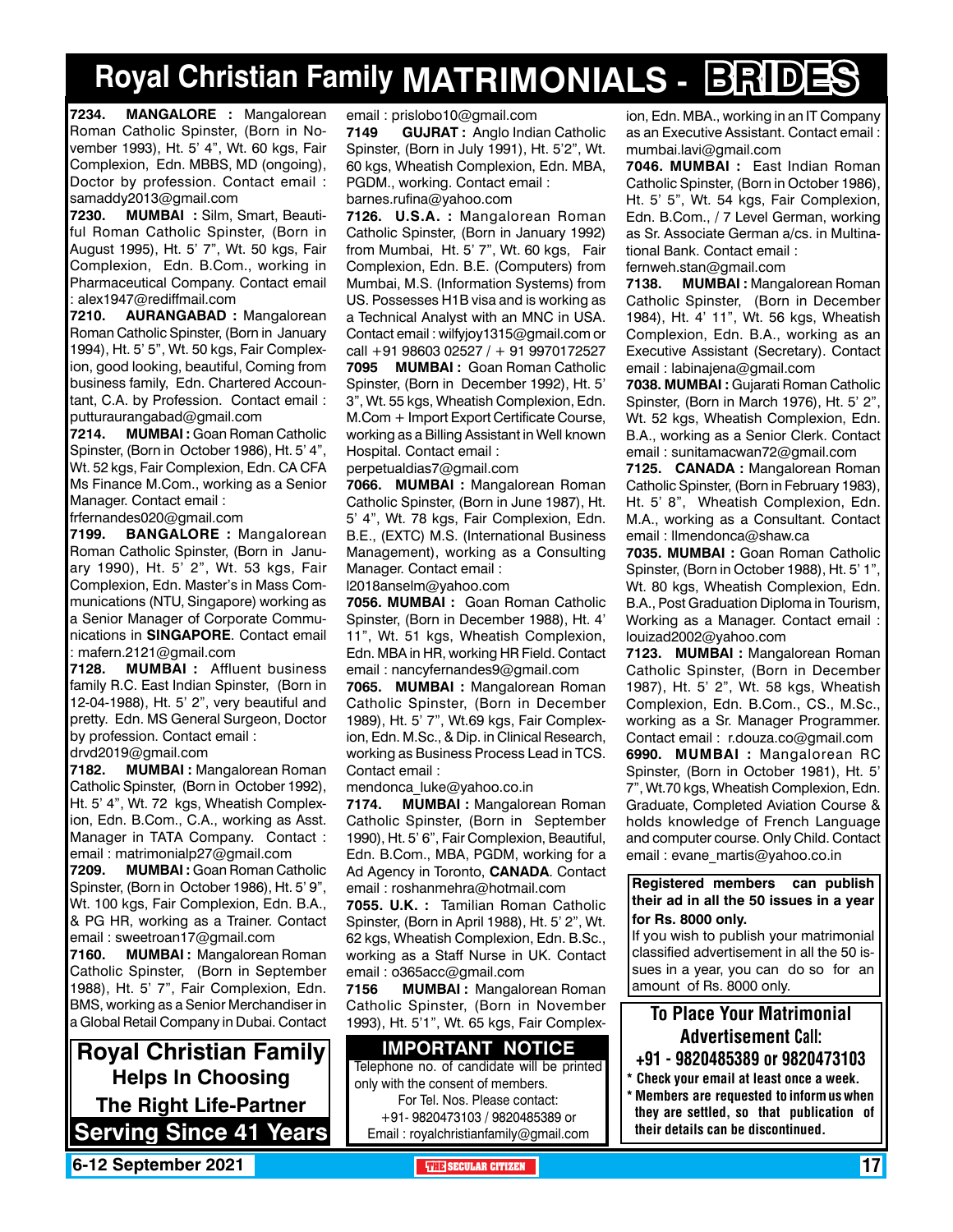# **Inviting Proposals for USA Settled Indian Christian Brides and Grooms**

#### **Grooms**

MU291119 - Age 34, Edn. MBA., PG. MU111311 - Age 33, Edn. BE (IT) MU121586 - Age 50, Edn. M. Eng. MU311596 - Age 43, Edn. B.Sc., MU221671 - Age 35, Edn. ME., M.Tech. MS MU231795 - Age 42, Edn. MBA, PG., MS MU111888 - Age 35, Edn. Masters )IT) MU412052 - Age 30, Edn. ME., M.Tech. MU222121 - Age 32, Edn. M.Phil., Neu.Sc. MU112144 - Age 34, Edn. BE., B.Tech., MU212208 - Age 41, Edn. BE., B.Tech., MU332212 - Age 31, Edn. BE., B.Tech., (IT) MU212277 - Age 30. Edn. M.Sc., Masters MU332283 - Age 33. Edn. BE., (IT) MU122288 - Age 32. Edn. Masters. BE., MU142503 - Age 40 Edn. M.Sc., MU122509 - Age 36. Edn. MD., MS., (IT) MU112929 - Age 35. Edn. M.Sc., MU112936 - Age 30. Edn. ME., M.Tech., MS

#### **Brides**

FU322205 - Age 30, Edn. M.Pharma.Mastrs FU112233 - Age 29, Edn. ME., M.Tech. FU232338 - Age 28, Edn. B.Sc., FU211009 - Age 32, Edn. BE., B.Tech. (IT) FU321130 - Age 36, Edn. MA., MBA. FU221208 - Age 32, Edn. M.Sc., Medical FU311427 - Age 35, Edn. MBA., PG., BE. FU221435 - Age 31, Edn. MD., MS. FU231576 - Age 29, Edn. Masters, MS., FU132065 - Age 29, Edn. M.Sc., FU332561 - Age 28, Edn. B.E., B.Tech., FU112658 - Age 27, Edn. M.Phil / Ph.D., FU122697 - Age 29, Edn. M.Sc., Computer FU142755 - Age 28, Edn. MD., MS., FU122970 - Age 29, Edn. ME., M.Tech., MS FU333045 - Age 26, Edn. Degree in Medical

Their profile, photos and contacts are available at Royal Christian Family

Those willing to settle in USA after marriage can contact : **Royal Christian Family, Tel.: +91 - 9820485389 / 9820473103**

### **Trust In His Will: God Truly Exists**

**E** verything in creation is proof that God exists. So, why worry,<br>
why be depressed or, why have doubts and fear?

Have you thought about this: that before you started worrying, you had to think. There is nothing wrong with think-

ing, provided you know there are two types of thinking: to be positive and not negative.

you expected to do? It's quite simple:

Most people think negatively and are often stubborn in their ideas. Wrong thinking leads to worry, and worry to doubt, and doubt to



fear, finally, fear ends with panic. What are **BY MELVYN BR** 

There's a beautiful painting circulating the globe of Jesus Divine Mercy. If you look carefully, you will find the words: Jesus I Trust in You. That, is the answer to help you in times of worry, doubt and fear – Trust.

Trust God, believe in His Word, do not be afraid. As Jesus Divine Mercy, God has taken us one step further from the word 'Believe'. He wants us to "Trust in Him". And when you trust in the Almighty you will discover that He truly exists.

True, we can't stop worrying or feeling depressed, because we are still human. The fear factor is also a part of human nature. All this can change overnight when you make up your mind to believe in God, to trust in Him.

Remember as I said earlier, "Everything in God's creation proves that He exists." Place your trust in Him. Each one of us were born to be messengers of God, to radiate Christ in our daily living. The Word of God is multi-dimensional, spiritual and divine. The Word is indelibly inscribed in Peace, Forgiveness, Humility, Charity, Fellowship, Mercy, Sacrifice, Prayer and love.

Whatever happens in your life, learn to accept it, trusting in His Will, believing it is your Blueprint of Life, which God had given you at the moment of birth.

When someone passes away it is consoling to believe that the Blueprint has been completed. Think positively. Trust implicitly in His love. The Creator is your father and friend. When you pray, lift up your heart to Him. Turn to His Son, Jesus. Ask God in the name of His Son, Jesus and He will hear your prayer.

Free yourself from the chains of worry and fear. Pray to God, speak to the Creator, tell him your problems and should you think you are not worthy to talk to God, seek an intercessor, you could appeal to Mary, His Mother.

Like a rose, our life was also grown with thorns. Very often God puts us to the test. He tested the prophet Abraham to see if the saintly man would turn to Him. God opens doors where there were none.

The path to Almighty God is through prayer, fasting and penance. His divine mercy and forgiveness is ever present when a person repents.

Jesus Christ has prepared a place in heaven for each and every one. When you believe and trust a miracle takes place, trust me, I say this with conviction.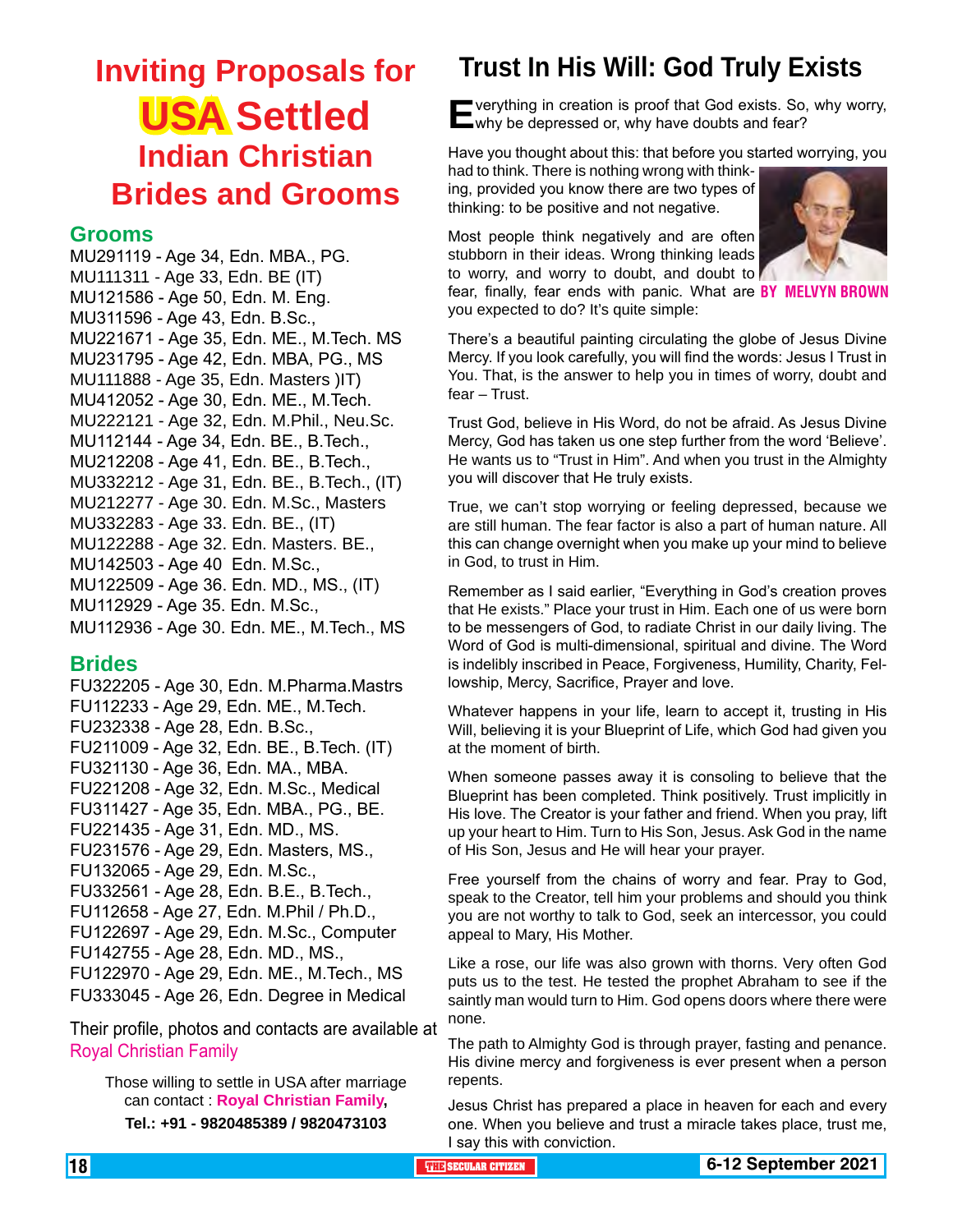

In response to the call given by<br>
Pope Francis to care for creation in<br>
his ecological Encyclical in 2015,<br>
cardinal Oswald Gracious had taken n response to the call given by Pope Francis to care for creation in his ecological Encyclical in 2015, the initiative to launch the project of making Bombay Diocese a 'Green Diocese', in the year 2018. Since September 1 is observed as the 'World Day of Prayer', the day was chosen to launch the project.

Bishop Allwyn D'silva, the auxiliary Bishop of Bombay in charge of the

climate change desk at the FABC, convened a training session for representatives of Bombay parishes to help them establish a cell at parish level to contribute to this project. 'Care for creation' has taken wings and some some parish cells are flying high!

This year the theme chosen for this celebration usually held during the first few days of September, is 'Home for All'. Earth, being the home of all God's creatures, humans, the most superior of all creation need to take responsibility of protect creation! The Holy Bible has elevated man to the position of "custodian" of nature, which is a gift from God for his use, not for his abuse.

**How do we respond to this call by** 

**the church?**

We are aware that climate change is the greatest threat to humanity today. Humankind with its reckless management of natural resources such as land, water, forests and the abuse of other creatures is continuing to cause this ecological disaster looming large on the horizon. It has been recorded that most of earth's wild life, not only our iconic but also ordinary wild animals are struggling to survive because

man hunts them down for trophies and for trade, kill them for food, destroys their habitat in the name of progress! Did the killing of chimpanzees or wild bats for food trigger off the transmission of unknown viruses to man and cause the pandemic? The recurrence of these new contagious dis**by Vera Alvares** demic? The recurrence of the mand a home for all!

> eases has failed to set an alarm bell that says all is not well with nature and we need to treat it with kid gloves.

> Do we have the time or the inclination to give a thought to what role do these creatures play to sustain life on earth? We also ignore the fact that wild life, even the tiny insignificant bees contribute to the production of crops and make life possible on earth. The food chain that God created has been tampered with and some links are missing.

We need to give it a serious thought!

It is indeed painful to watch the seas and oceans mercilessly exploited to garner their resources. Fishing is recklessly carried on during breeding season depleting the supply, sea life is mutilated to harvest their organs and the dirt generated by a bludgeoning population is pumped into the pristine waters. Our plans for progress do not include the tending of environment or the welfare of creatures, but our own convenience and pleasure.

The warning of Global Warming and Climate change mostly falls on deaf ears! Most of us have not heard of the UN report on climate Change being ' CODE RED' for humanity. If governments choose to ignore this and no remedial measures are taken, the natural resources we take forgranted will be a distant memory very soon! It has been said, " Climate change is what you expect and weather is what you get". Heat waves, draughts, floods, melting of glaciers and dwindling rainfall are already visible in the freak weather patterns. Melting ice caps at the poles, raging forest fires, polluted seas, contaminated water bodies and disappearing jungles deprive God's creatures of their natural habitat, food sources and annihilate them! Humanity's 'Carbon Footprint' is trampling life out of existence

Responding to the threat of ecological crisis, forms an integral part of the church's Mission says Cardinal Gracious, creating awareness among his flock. Let us respond in any way we can to make earth a better place to



Published from Mumbai 27th year of regular publishing *Subscription rates:* One year by post Rs. 500 Five years by post Rs. 2000 *Contact:*  Tel.: +91 9820485389 / 9820473103 Email: secular@sezariworld.com